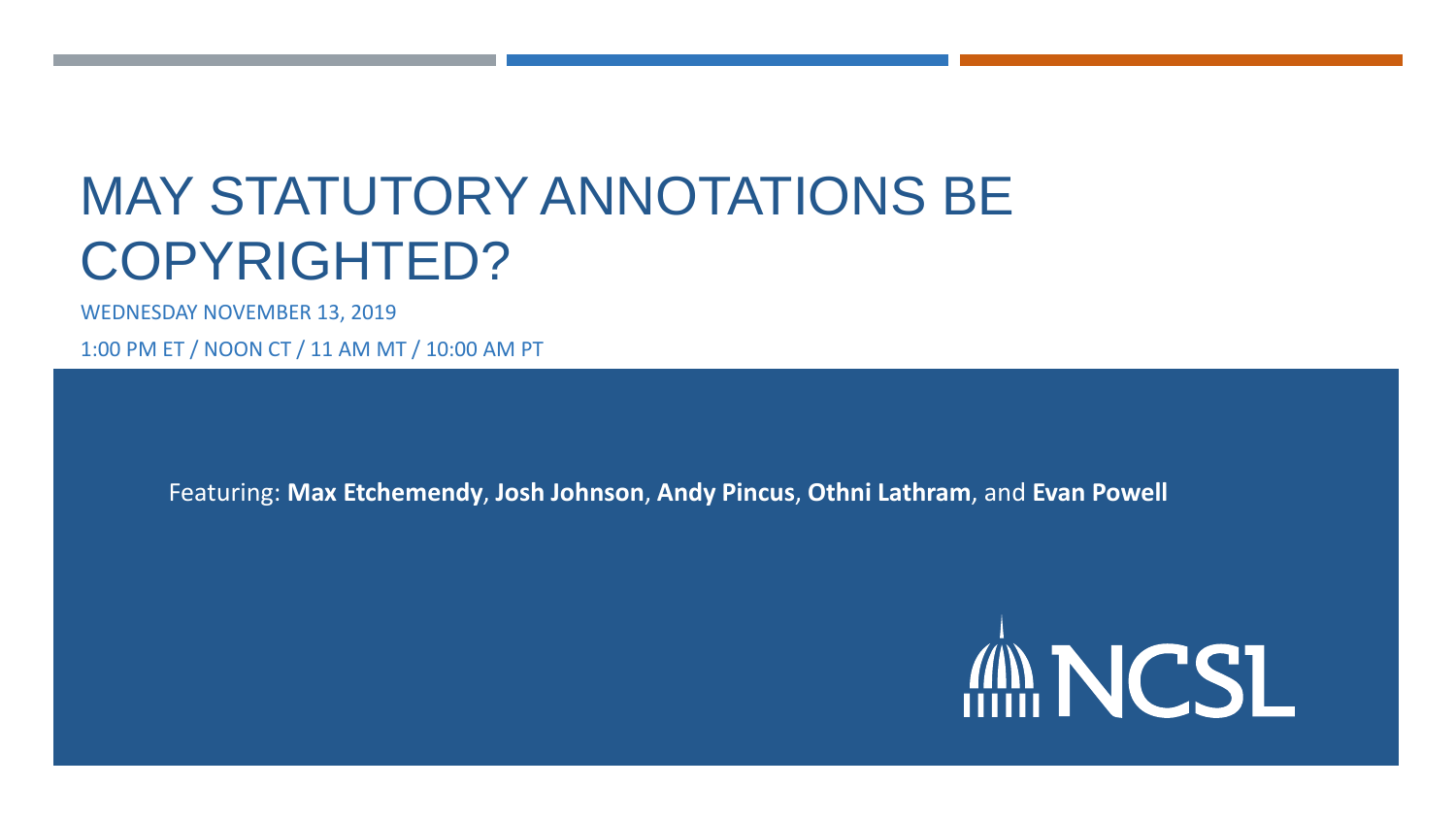#### ABOUT THE WEBINAR

- This is a joint event of the National Conference of State Legislatures and the State and Local Legal Center
- Speakers' bios. Links to SCOTUS, and a PDF of the slides at the top of the page
- During the presentation, you may ask questions by typing them in the question box on the bottom left hand side of your screen
- A recording of the webinar will be available on the NCSL and SLLC websites about a week after the webinar
- The views expressed in this webinar do not necessarily reflect the views of NCSL or the SLLC members
- **Please complete the survey!**

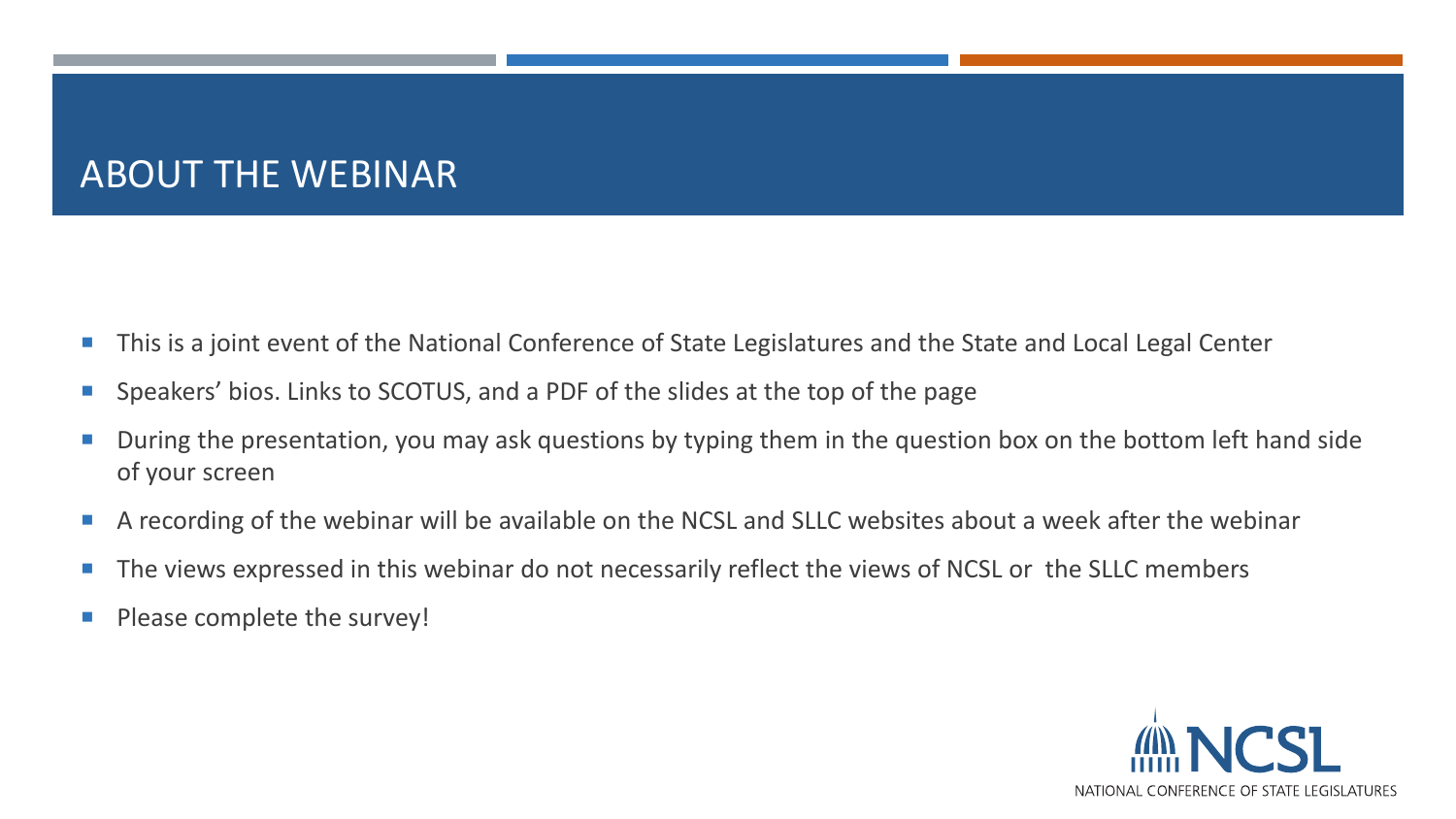#### ABOUT NCSL

■ Since 1975, NCSL has been the champion of state legislatures. We've helped states remain strong and independent by giving them the tools, information and resources to craft the best solutions to difficult problems. We've fought against unwarranted actions in Congress and saved states more than \$1 billion. We've conducted workshops to sharpen the skills of lawmakers and legislative staff in every state. And we do it every day.

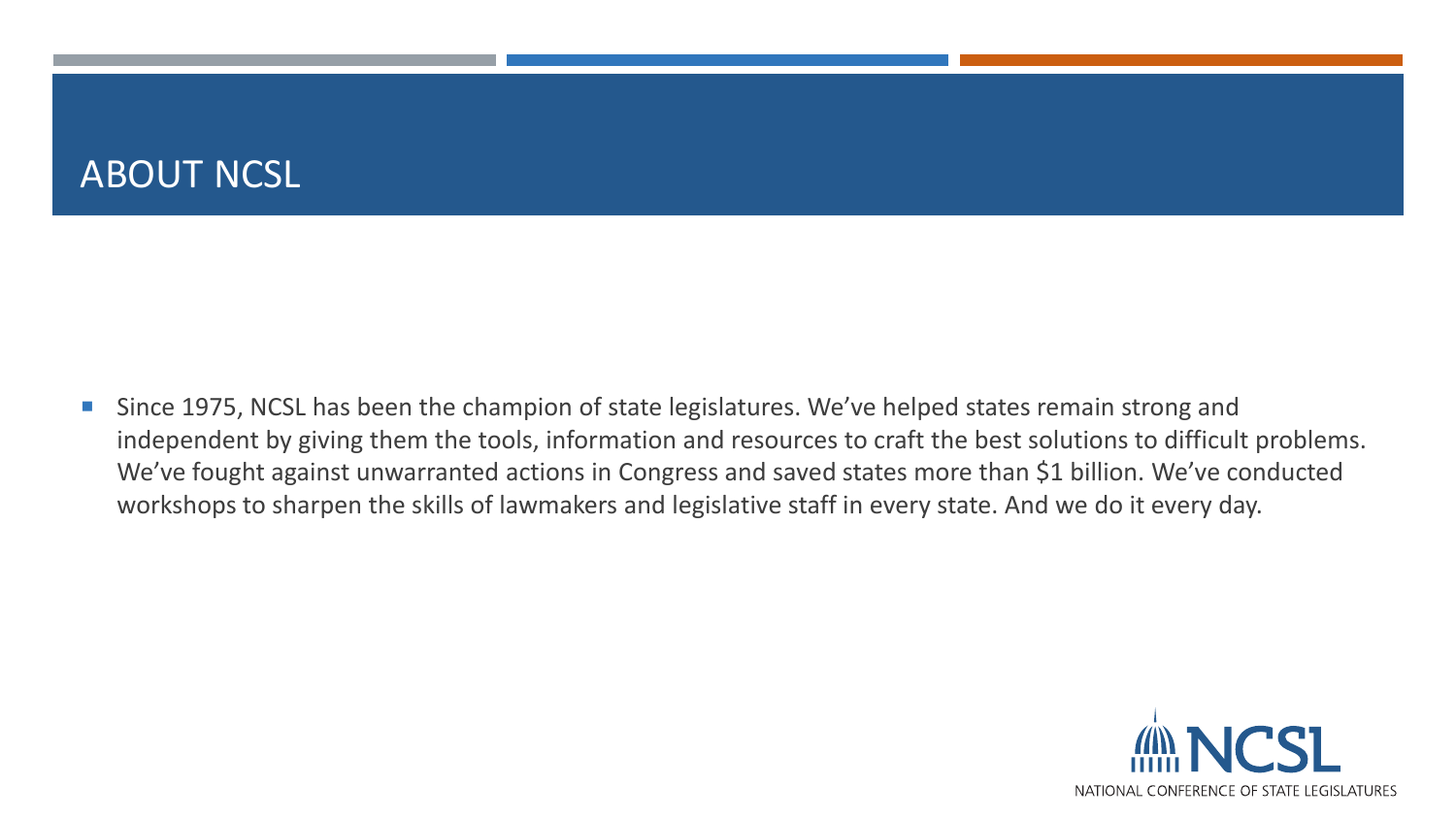#### ABOUT THE SLLC

- **National Governors Association**
- National Conference of State Legislatures
- Council of State Governments
- **National League of Cities**
- National Association of Counties
- **International City/County Management Association**
- U.S. Conference of Mayors
- **International Municipal Lawyers Association**
- Government Finance Officers Association

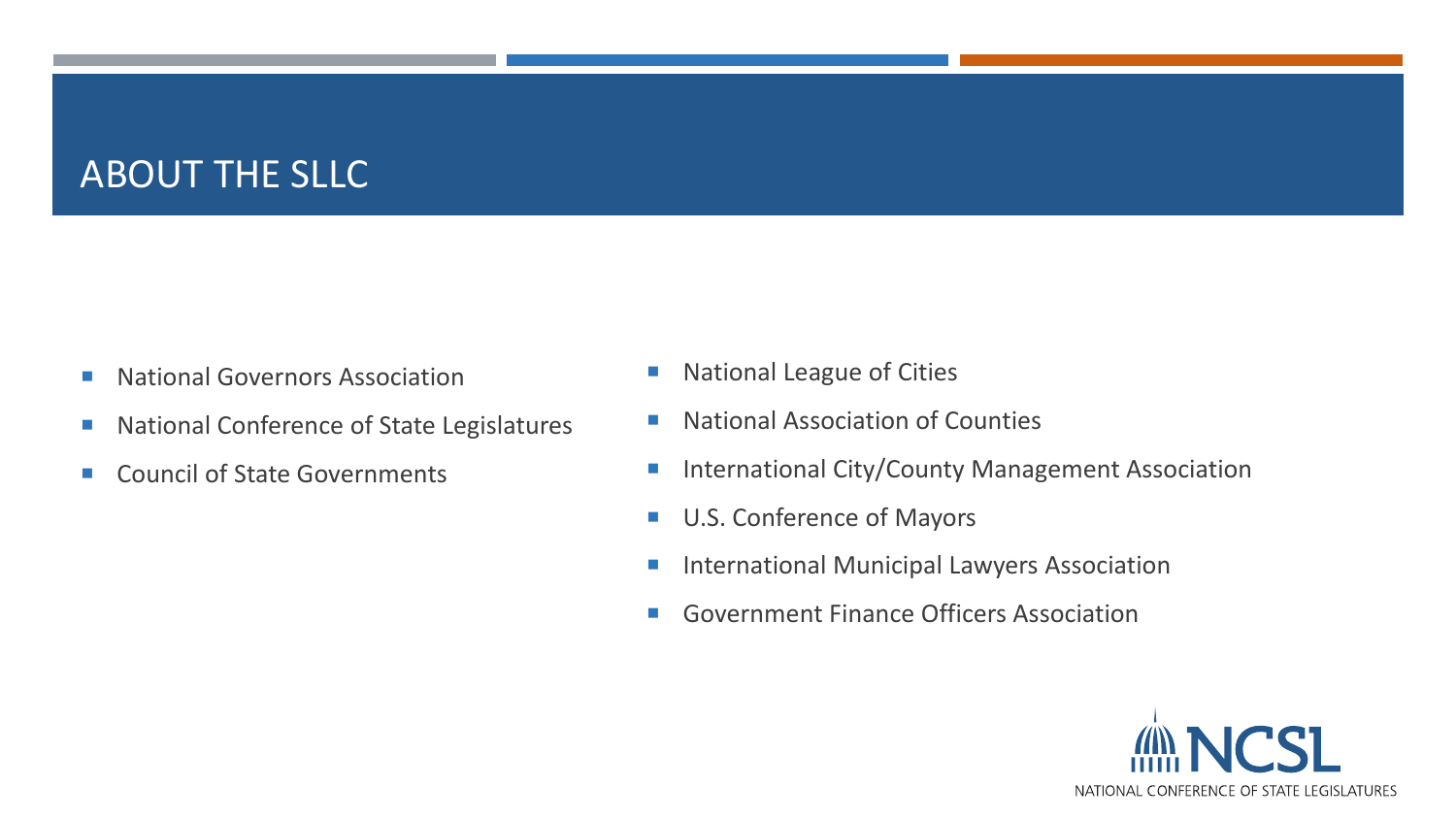#### ABOUT THE SPEAKERS

- **Max Etchemendy, Vinson & Elkins**
- **Josh Johnson, Vinson & Elkins**
- **Andy Pincus, Mayer Brown**
- **Diamia Lathram, Alabama Legislative Service Agency**
- **Evan Powell, Office of the Revisor of Statutes, Minnesota Legislature**

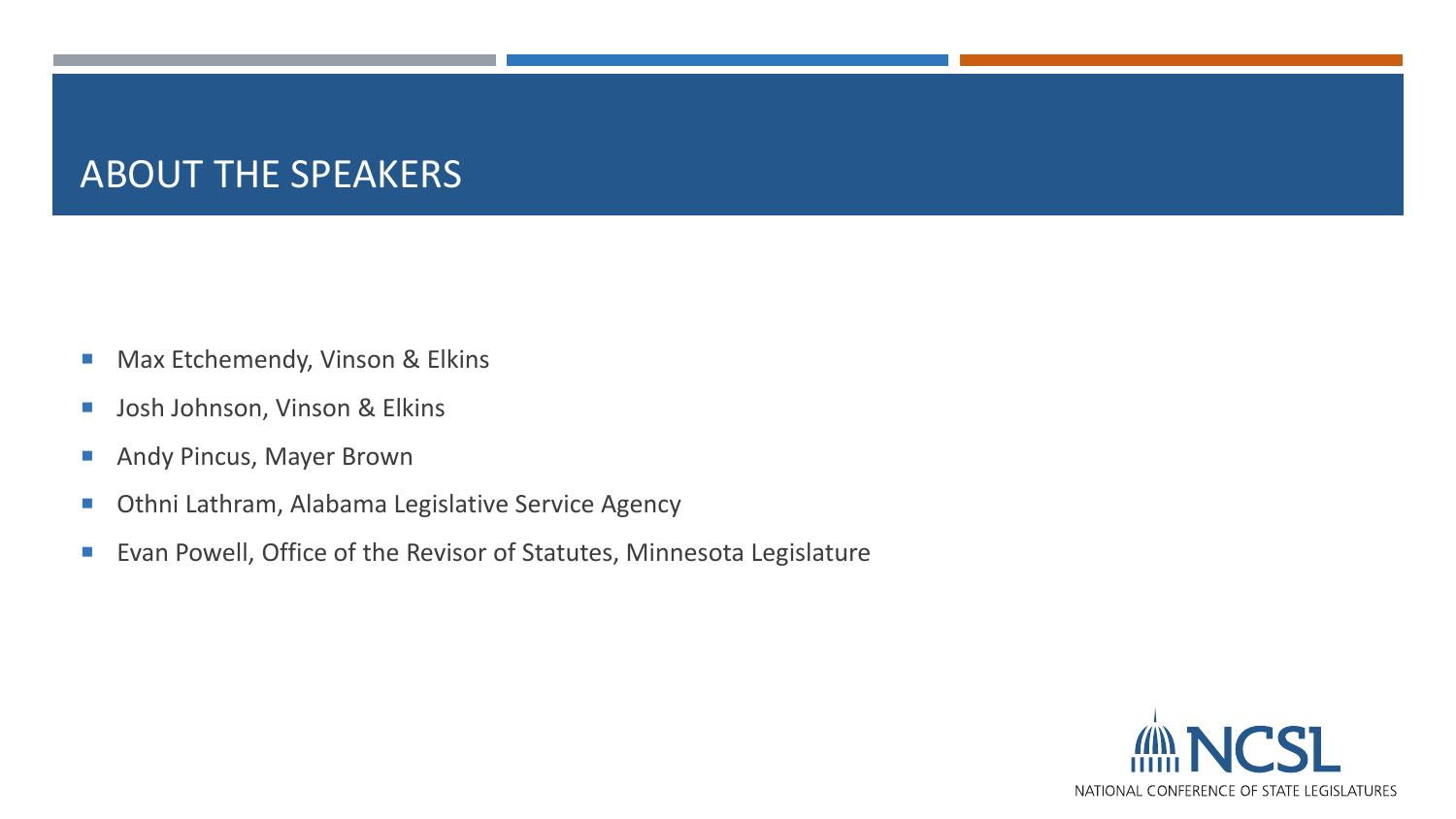#### THE FACTS OF THE CASE

Max Etchemendy

Vinson & Elkins



Josh Johnson Vinson & Elkins



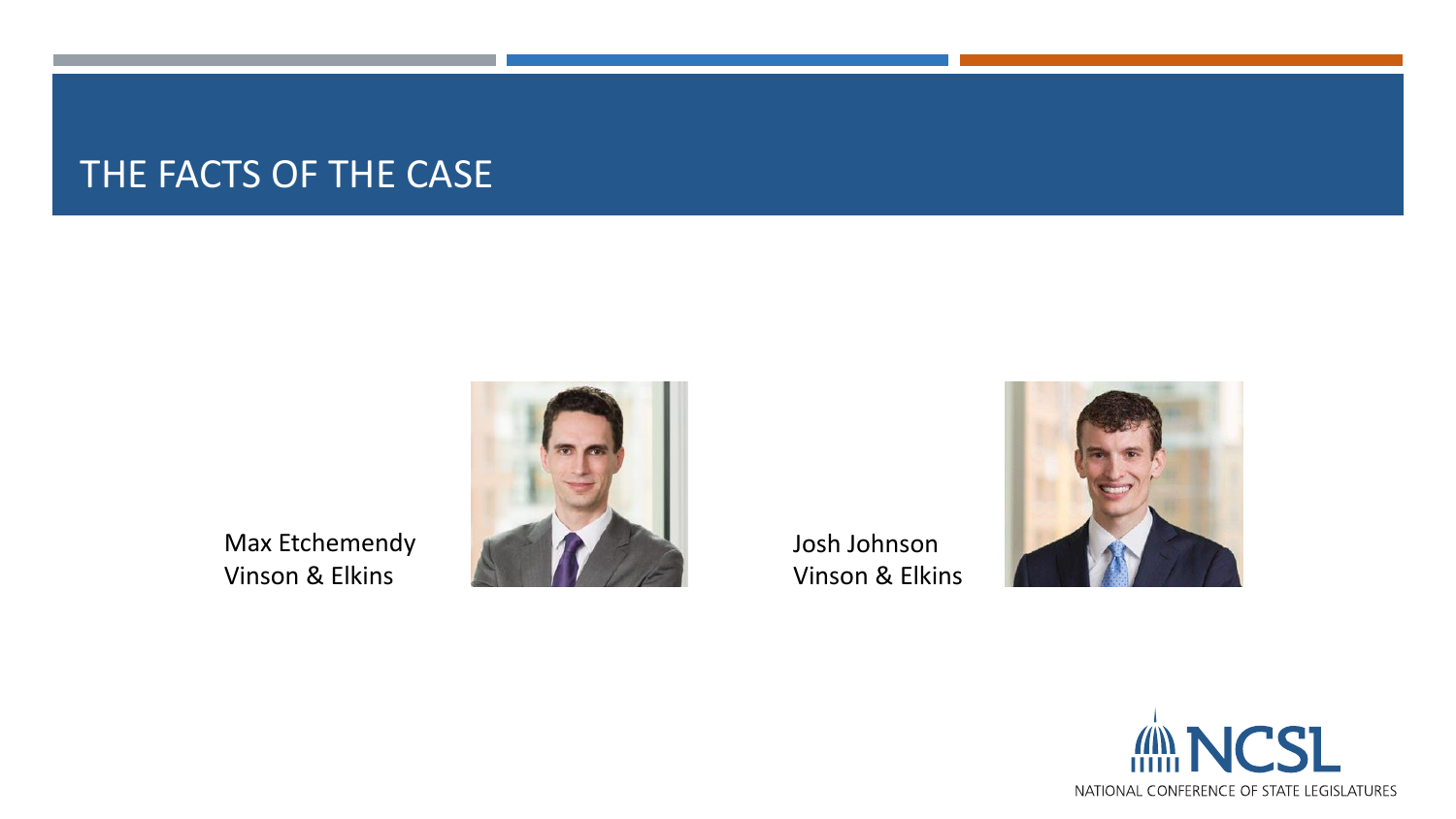#### GEORGIA V. PUBLIC.RESOURCE.ORG INC.: THE ISSUE

- Question Presented (rephrased): When can annotations to a state statutory code book be copyrighted?
- Copyrighting legal annotations, commentary, etc. is commonplace and unquestioned.
- The Copyright Act forbids copyrighting *federal* government works, but not *state* government works.
- Nineteenth-century precedents hold that judicial opinions and the text of state statutes cannot be copyrighted.
- **Lower courts have struggled in applying these early precedents (which are written in a very different style than** modern cases) to different fact patterns—county tax maps, privately produced model codes adopted by law, etc.

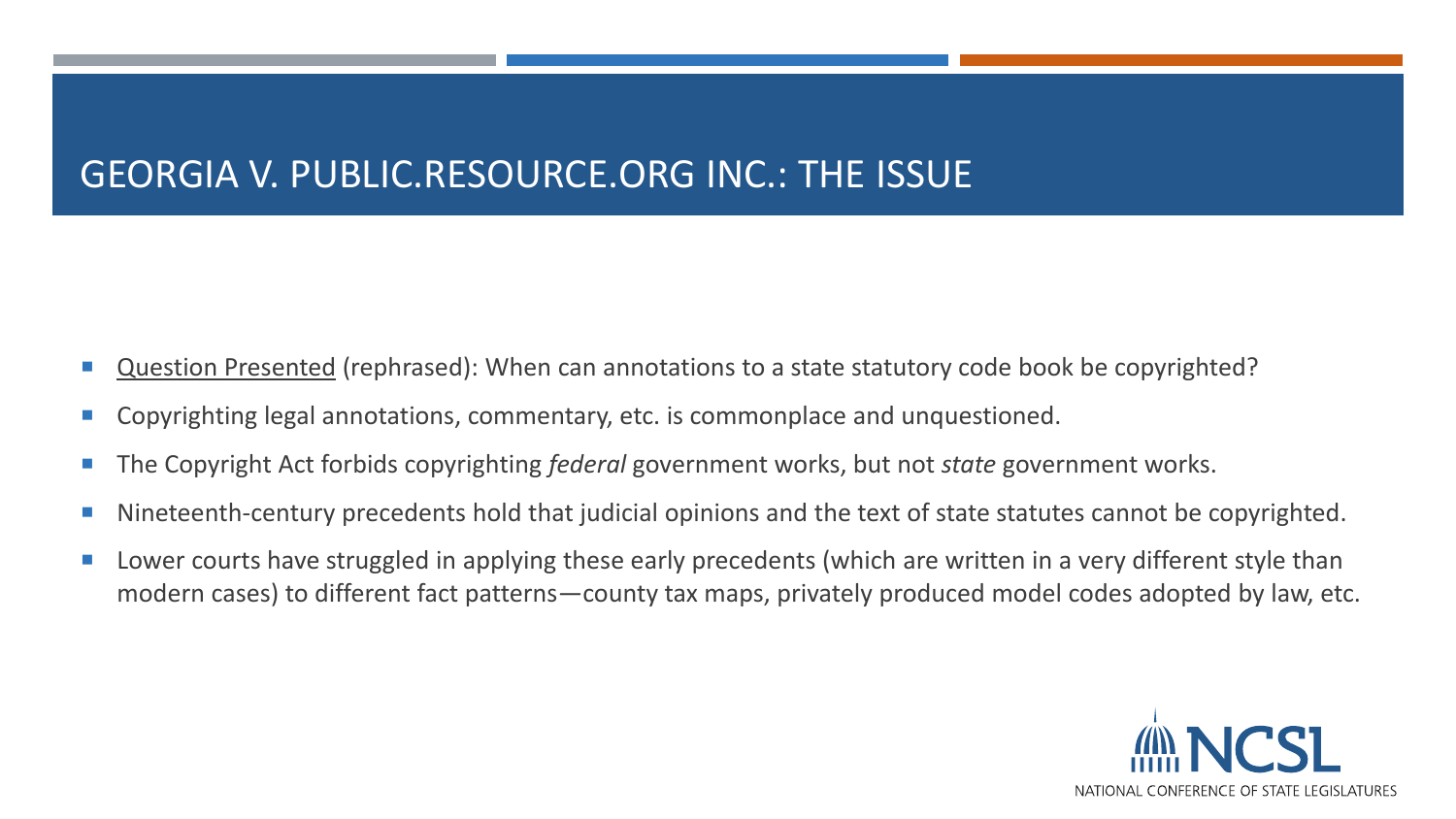#### FACTS AND PROCEDURAL HISTORY

- Many states work with private publishers to create official annotated code books.
- Georgia is an example: its Code Revision Commission has a contract with Lexis to produce and publish the Official Code of Georgia Annotated ("OCGA") in print, CD-ROM, and Internet formats.
- The OCGA contains both the text of Georgia's statutes and various kinds of annotations.
- Public.Resource.Org ("PRO") scanned and posted the OCGA online; Georgia asked it to stop on grounds that the annotations were subject to copyright, and PRO disagreed.
- The district court ruled in Georgia's favor on grounds that the annotations are not part of the law, but just research tools, as Georgia law expressly provides.
- The Eleventh Circuit reversed.

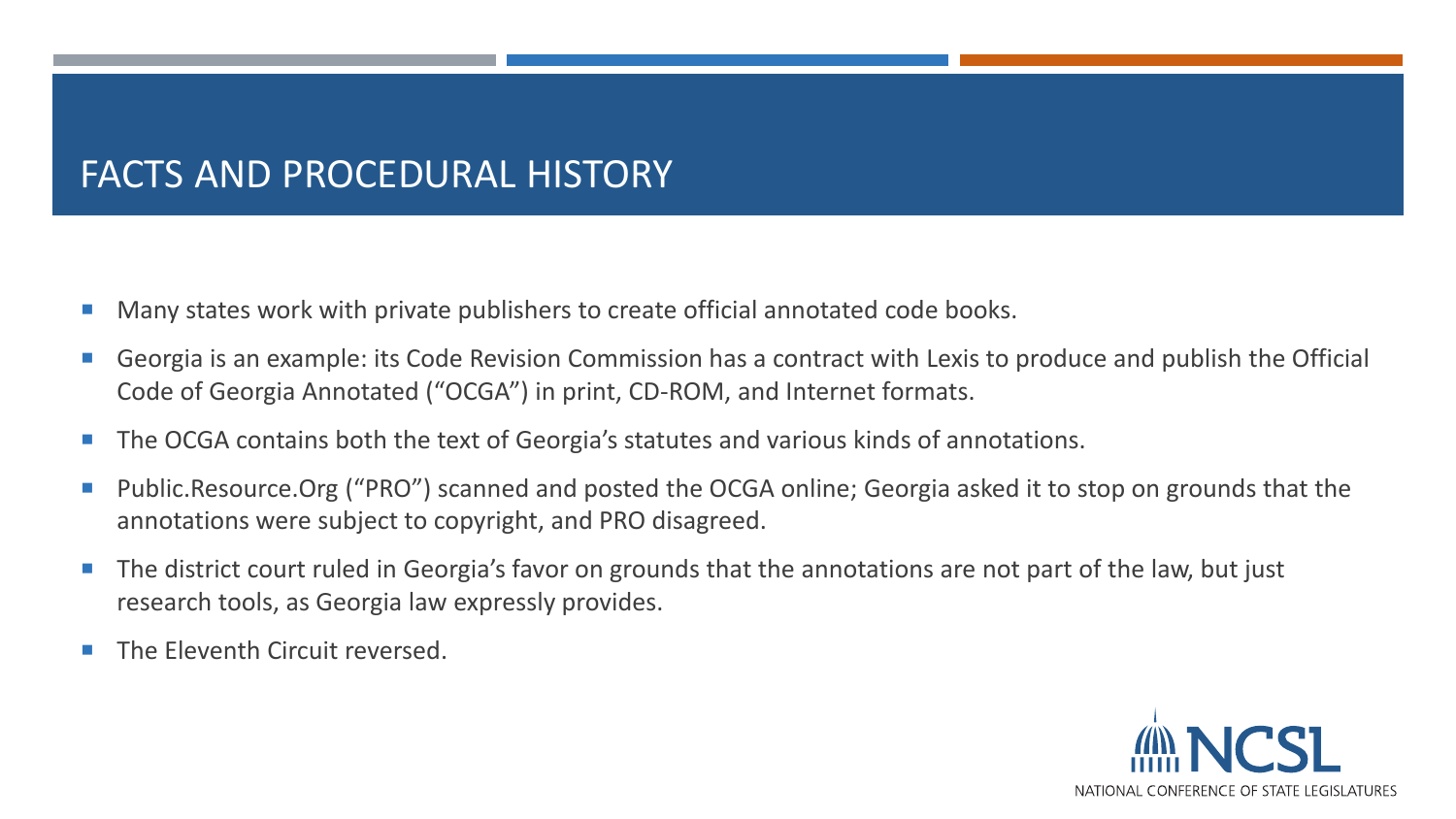#### ELEVENTH CIRCUIT'S OPINION

- The court of appeals acknowledged that the issue was difficult and other courts had struggled with the "government edicts doctrine."
- Resorting to "first principles," the court held that the issue of copyrightability turns on whether a work is "*sufficiently law-like*" that it should be deemed to have been constructively authored by the people.
- The court adopted a three-factor test based on what it saw as features "that make the law what it is":
	- Who created the work?
	- $\blacksquare$  Is the work "authoritative"?
	- What is the process by which the work was produced?
- The court of appeals held that no part of the OCGA was copyrightable.

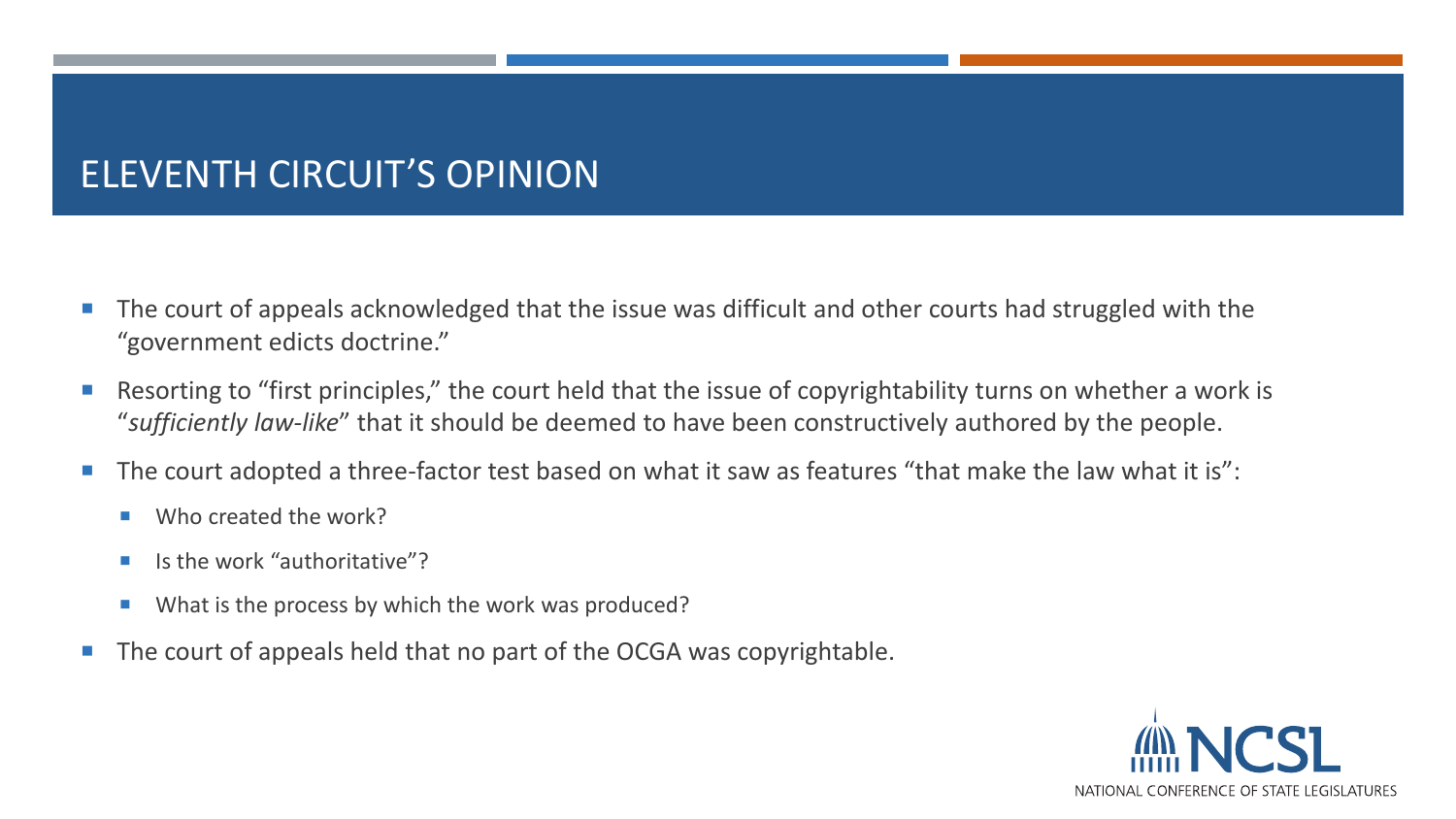#### GEORGIA'S ARGUMENTS

- Statutory Text: The Copyright Act provides that "annotations" are copyrightable "derivative works." 17 U.S.C. §§ 101, 103. Nothing in the Act supports exempting the OCGA's annotations from that protection.
- Legislative History: Congress in enacting the Copyright Act of 1909 rejected a proposal to exclude from copyright protection "any publication of … any State government." Copyright Office reports prepared in the run up to the modern Copyright Act favor Georgia.
- Precedent: The Supreme Court's key nineteenth-century precedents—*Wheaton* v. *Peters*, 33 U.S. (8 Pet.) 591 (1834), *Banks* v. *Manchester*, 128 U.S. 244 (1888), and *Callaghan* v. *Myers*, 128 U.S. 617 (1888)—collectively hold that while judicial opinions are not copyrightable, annotations added to opinions by a court's official reporter are copyright eligible. Similarly, while statutory text is not copyrightable, statutory annotations are.

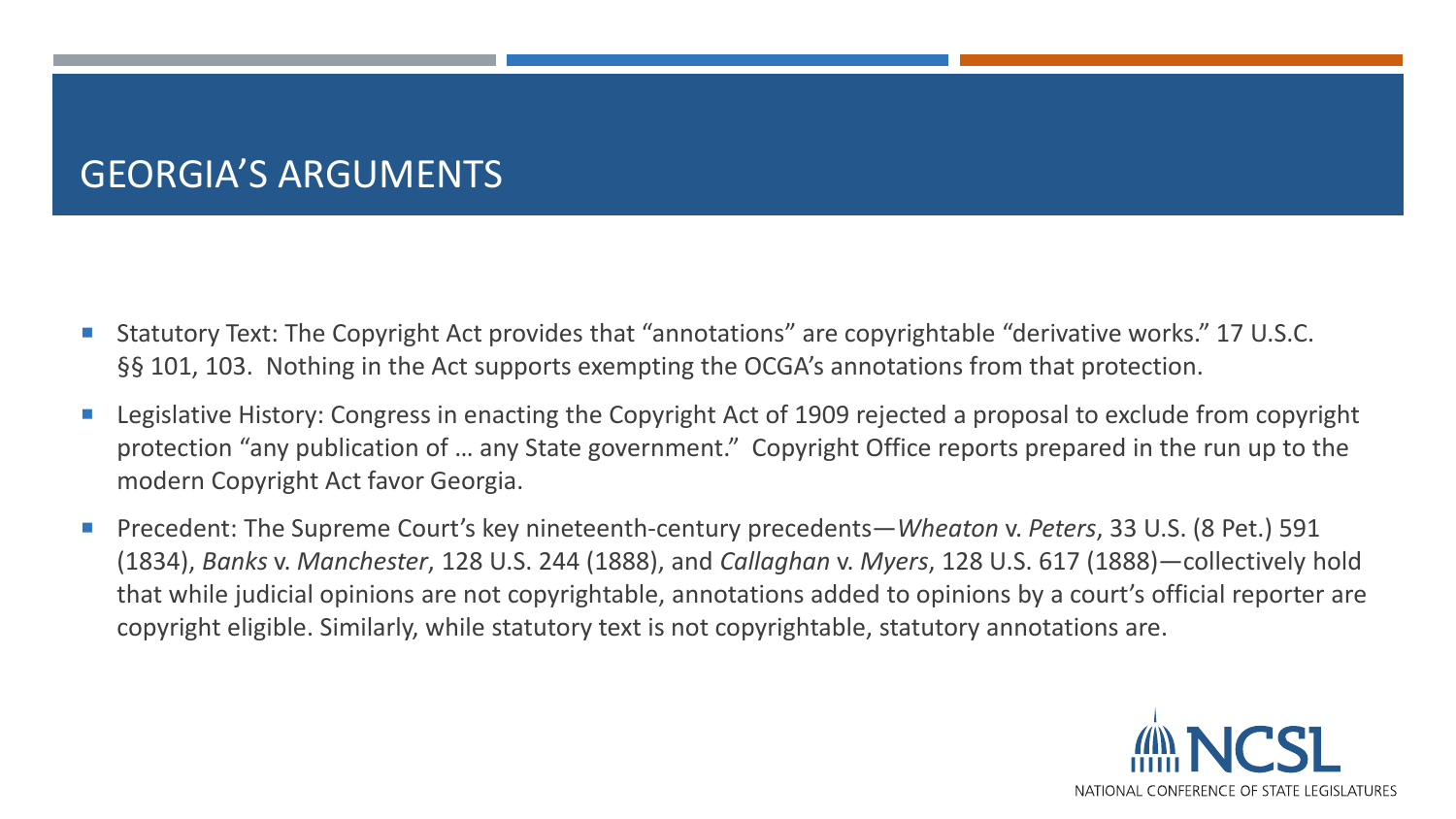#### UNITED STATES' AND PRO'S ARGUMENTS

- United States as *Amicus* Supporting Georgia: Works created by judges in their judicial capacity or by legislators in their lawmaking capacity are not copyrightable. But the OCGA's annotations are copyrightable because they are not created by legislators operating in a lawmaking capacity.
- **PRO: "Legal materials adopted by or published under the authority of the State" are not copyrightable.**

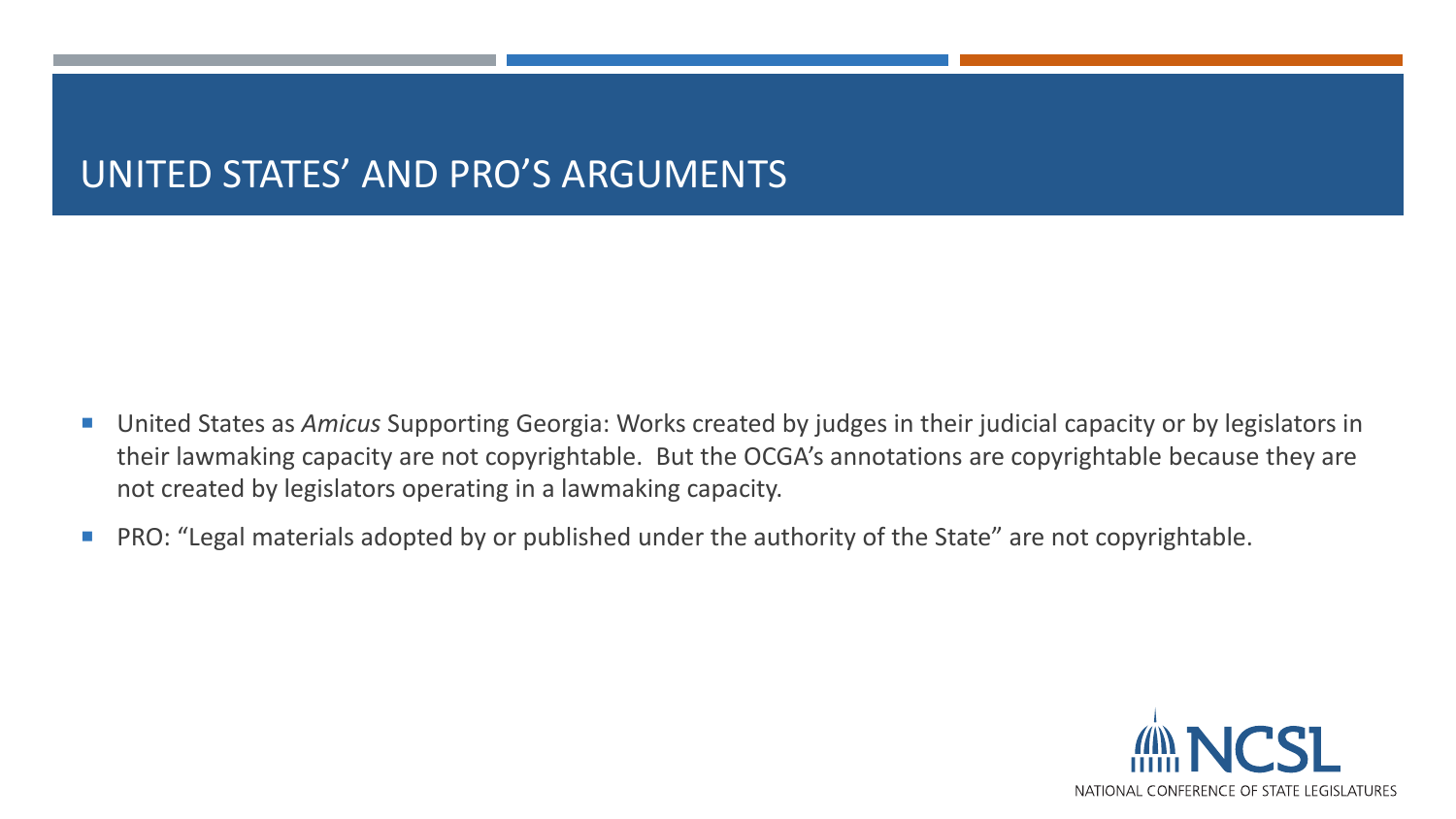#### POSSIBLE OUTCOMES

- **Affirmance**
- **Reversal on the government edicts doctrine, with remand for further proceedings on PRO's other defenses**
- **UX** Vacatur, with remand for further proceedings to apply any new standard the Court might articulate for determining whether a work is an uncopyrightable government edict

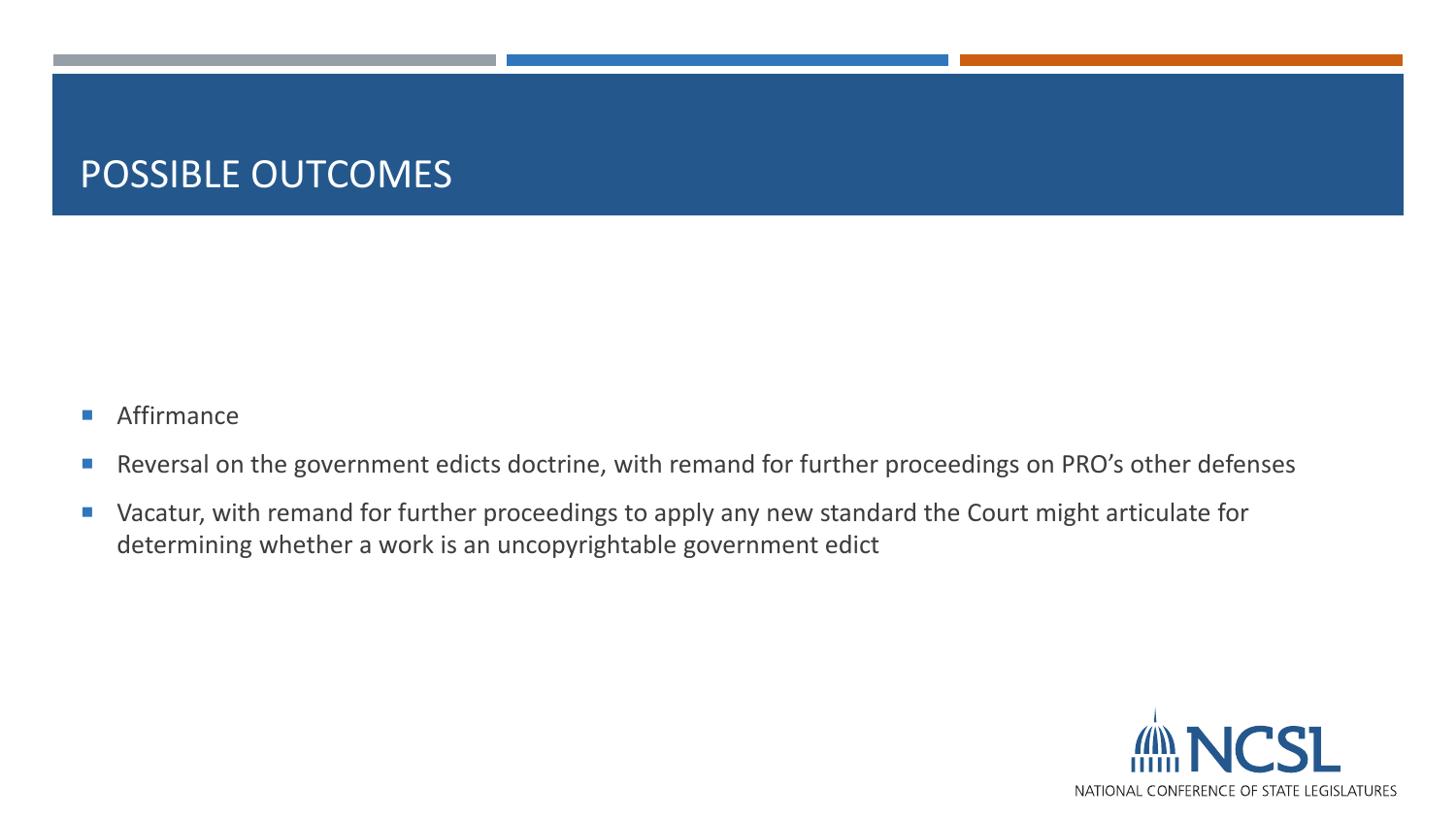#### WHY DID THE COURT GRANT CERT?

- PRO acquiesced in cert and *amici* on both sides urged the Court to grant review.
- There is significant confusion and disagreement among the courts of appeals regarding how to apply the government edicts doctrine.
- The Eleventh Circuit's decision threatened to upend the established regimes of the numerous states that, like Georgia, rely on copyright's economic incentives to persuade commercial publishers to assist with preparing and publishing annotated official codes.

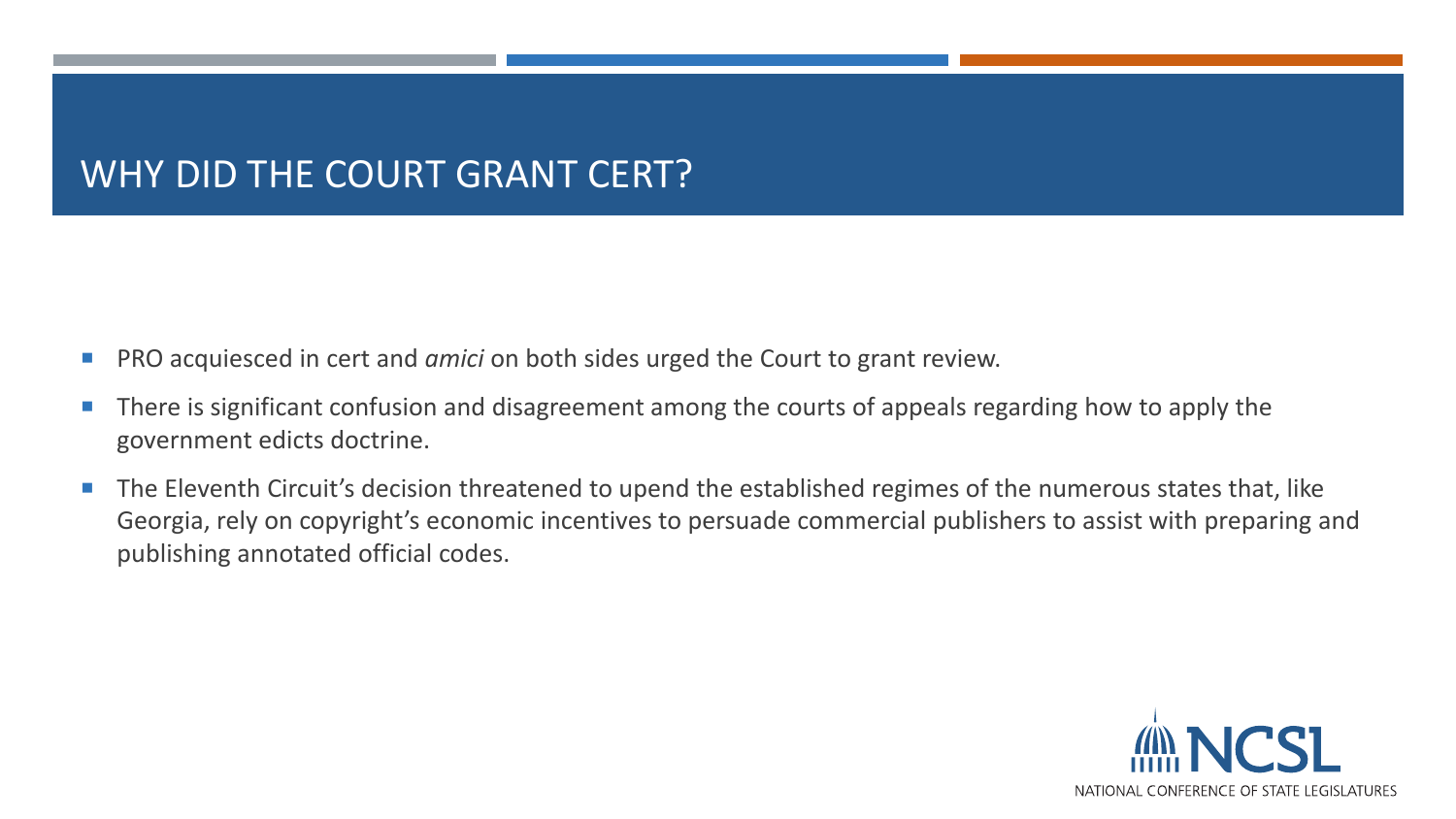#### THE AMICUS BRIEFS

Andy Pincus Mayer Brown



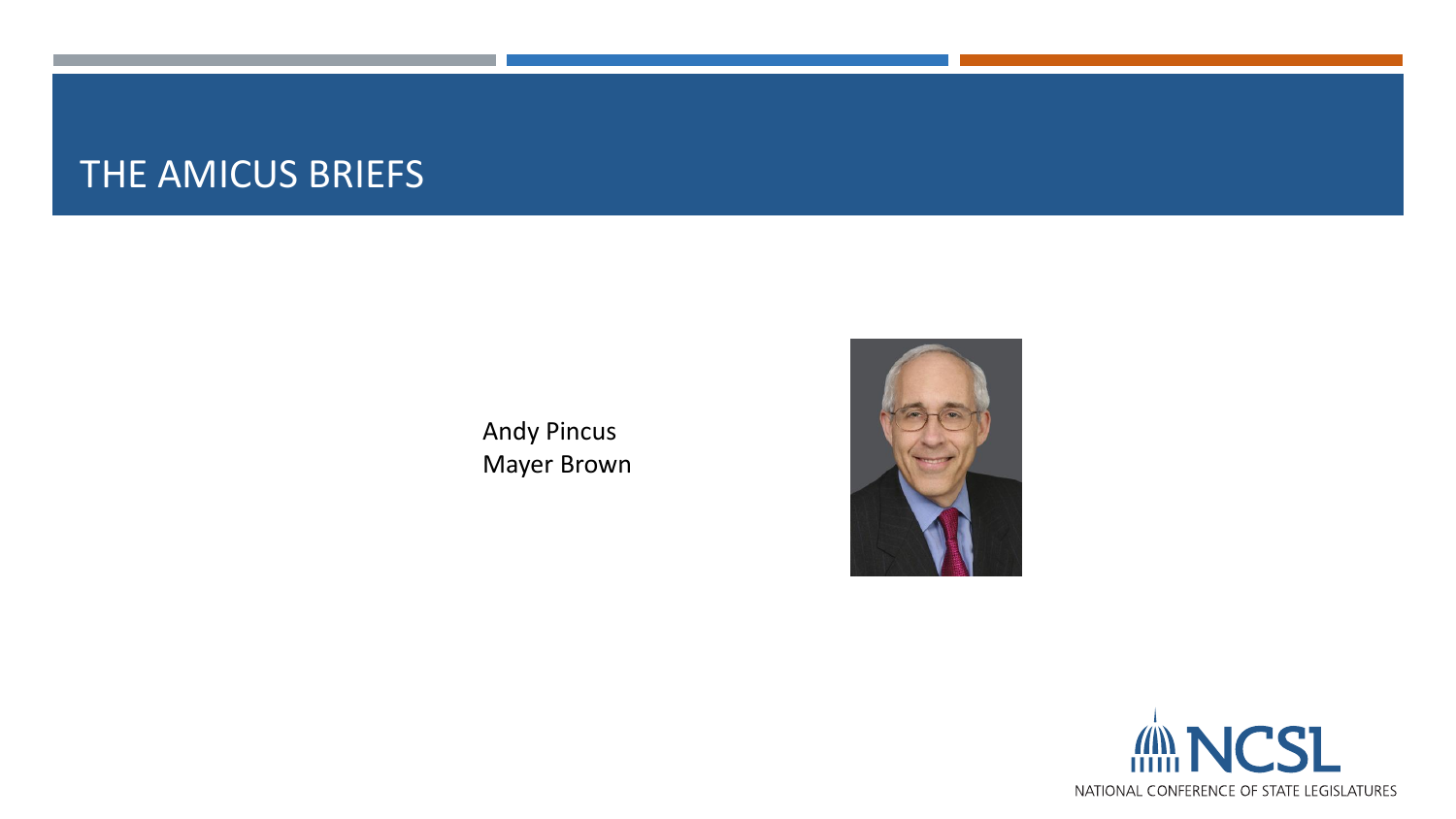- Large number of amicus briefs
	- **6 supporting Georgia**
	- 2 supporting neither party
	- **19 supporting PRO**
- **United States government** 
	- **Annotations protected by copyright**
	- Brief signed by Copyright Office and PTO the two relevant government agencies
	- No copyright protection for "actual sources of law that judges interpret and apply"
	- "[M]aterials that are created by nonlegislators to summarize or explain materials concerning statutory law are eligible for copyright protection, even though the underlying statutes themselves are not"

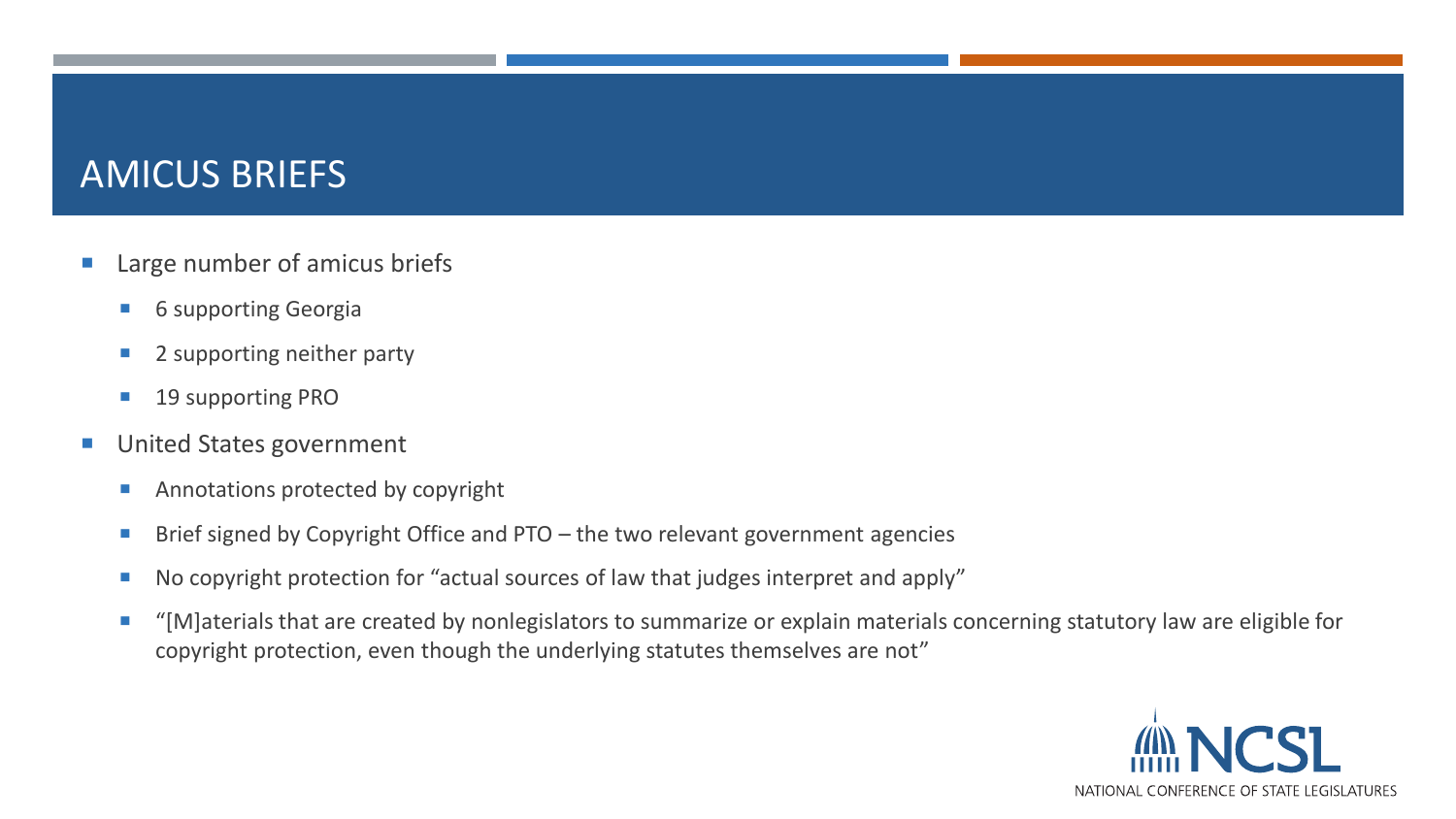- **Briefs supporting Georgia** 
	- Software & Information Industry Ass'n, Copyright Alliance, Matthew Bender & Co.
	- **Government edicts exception to copyrightability should be limited to materials that have the force of law**
	- **Adverse practical consequences of eliminating copyright protection or creating uncertain rule** 
		- Bright-line rule promotes investment needed to create works and legal informational works (such as case annotations) are particularly expensive to maintain year after year
		- Eliminating copyright protection would force governments to spend scarce public funds or eliminate annotations and either result would harm the public at large

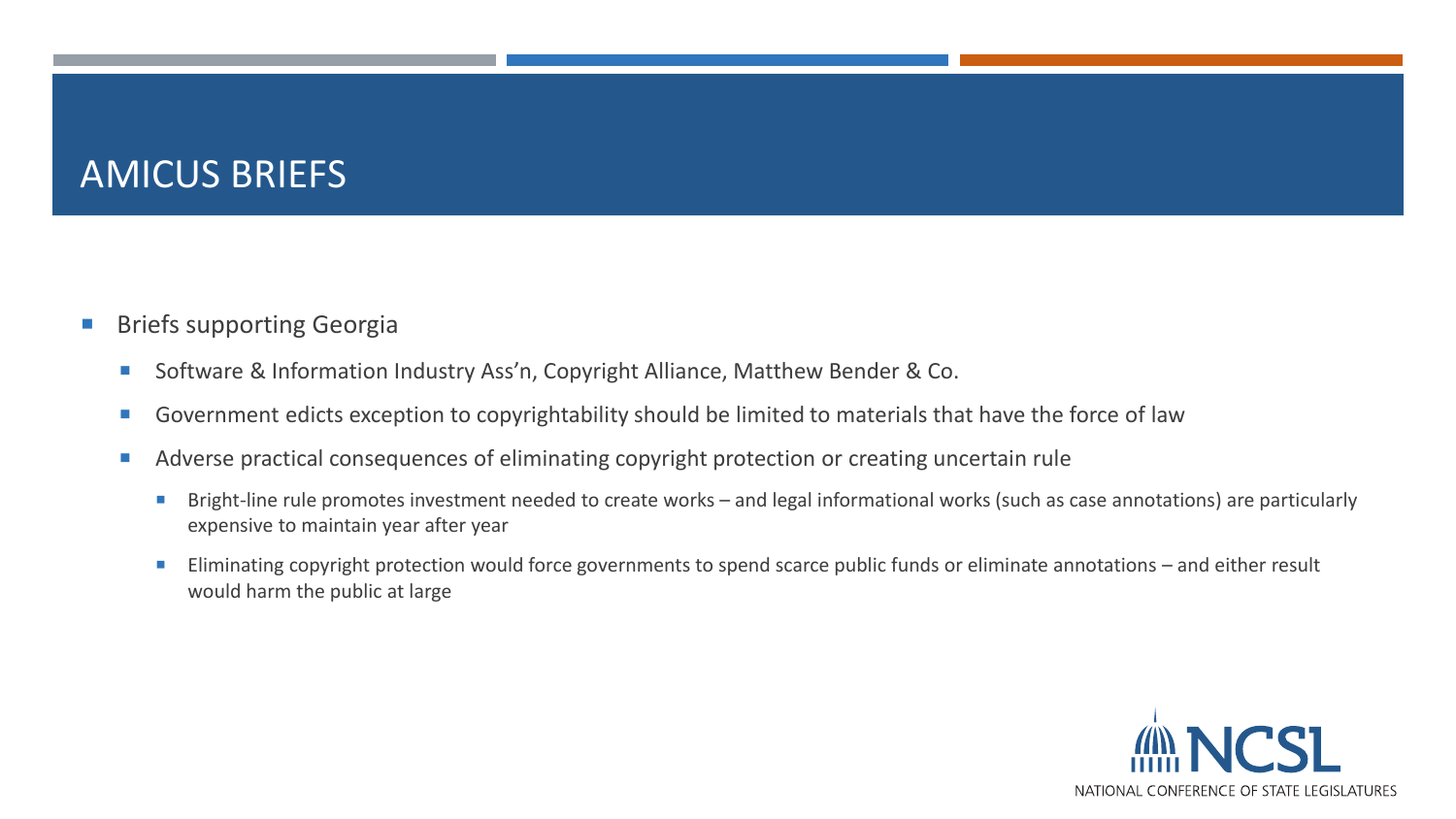#### Briefs supporting neither party

- Filed by private organizations that develop industry standards such as American Society for Testing and Materials, National Fire Protection Association, Underwriters Laboratories, and many similar organizations
- Standard-setting organizations fund their work through sale and licensing of standards, which are protected by copyright
- Public.Resource.Org has filed suit challenging copyrightability of private standards argues that if a government body references a privately developed standard in a statute or regulation, that standard immediately becomes "the law," and its copyright protection is forfeited
- **Urge Supreme Court not to address that issue in this case**

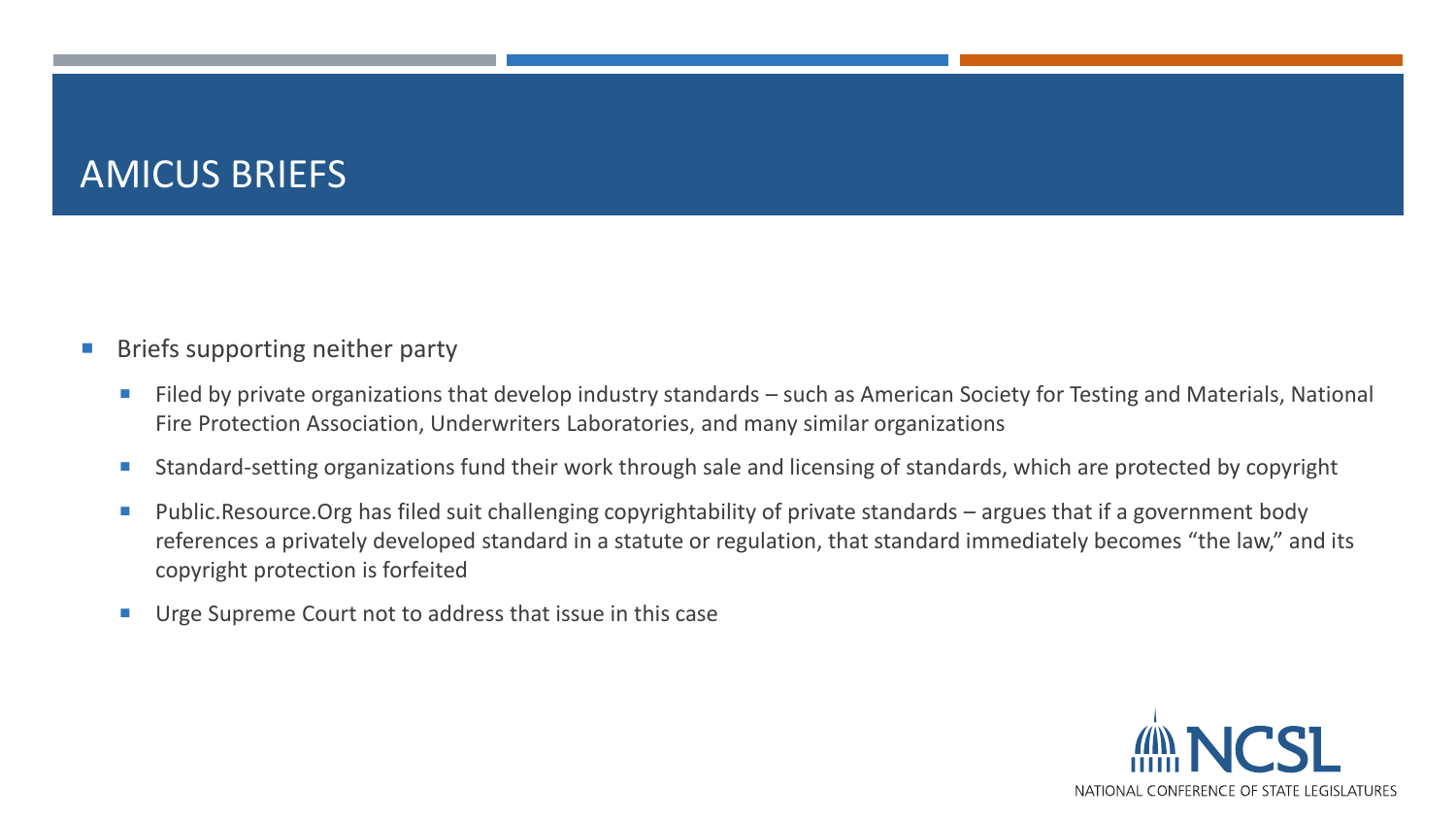- Briefs supporting Public.Resource.Org
	- **Signed by Internet organizations, public interest groups, law professors, American Intellectual Property Association, media** organizations, librarians, former government officials, and others
	- **Variety of legal arguments** 
		- All government-created or government-adopted works not copyrightable
		- **Providing on-line access to Georgia Code via a private website cannot substitute for access via a government website**
		- Inclusion of the annotations within the official code transforms them into "government edicts" that are not copyrightable
		- "Official speech" of a State is not copyrightable

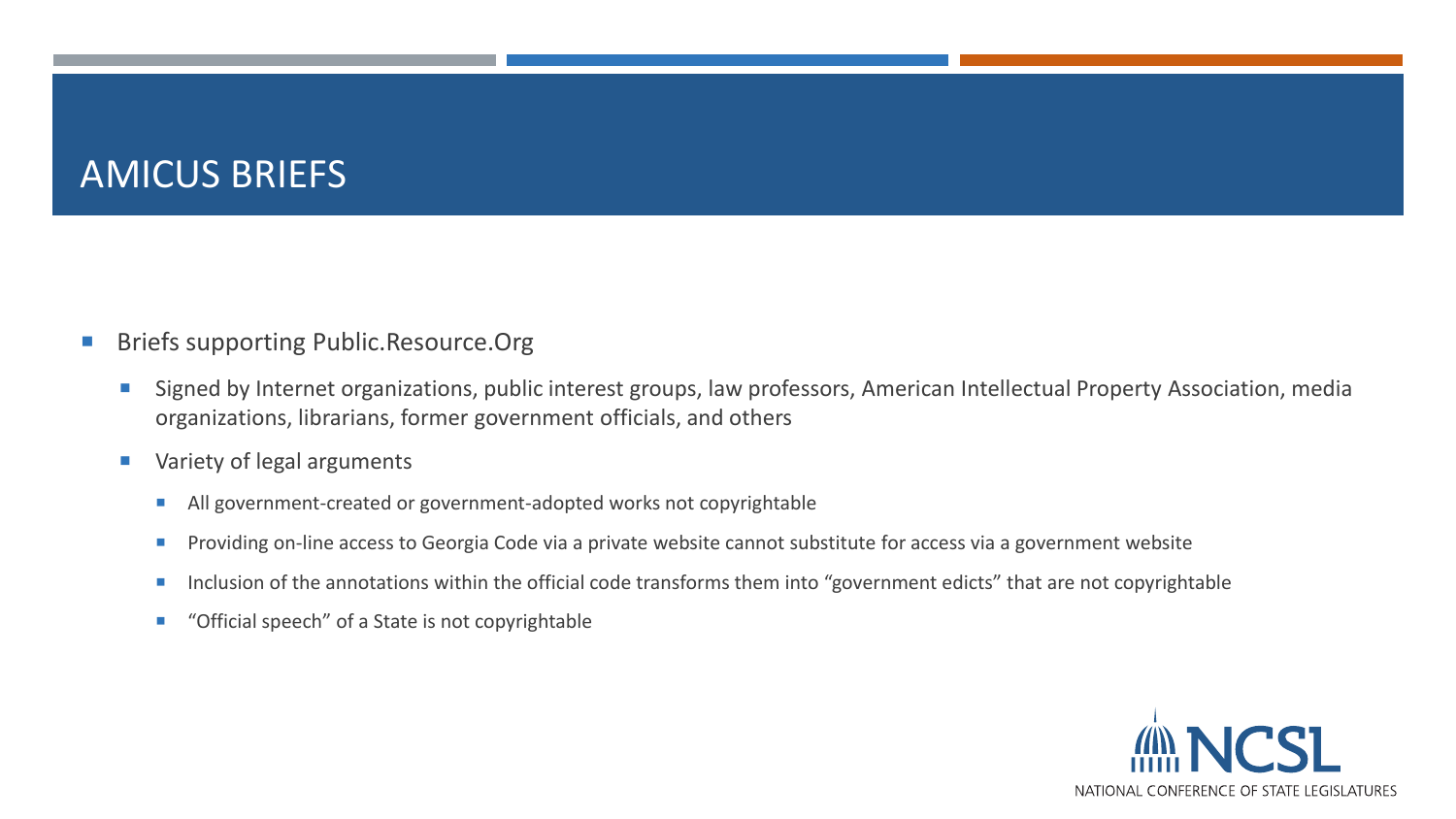#### ARKANSAS AMICUS BRIEF

Othni Lathram Legislative Service Agency Alabama



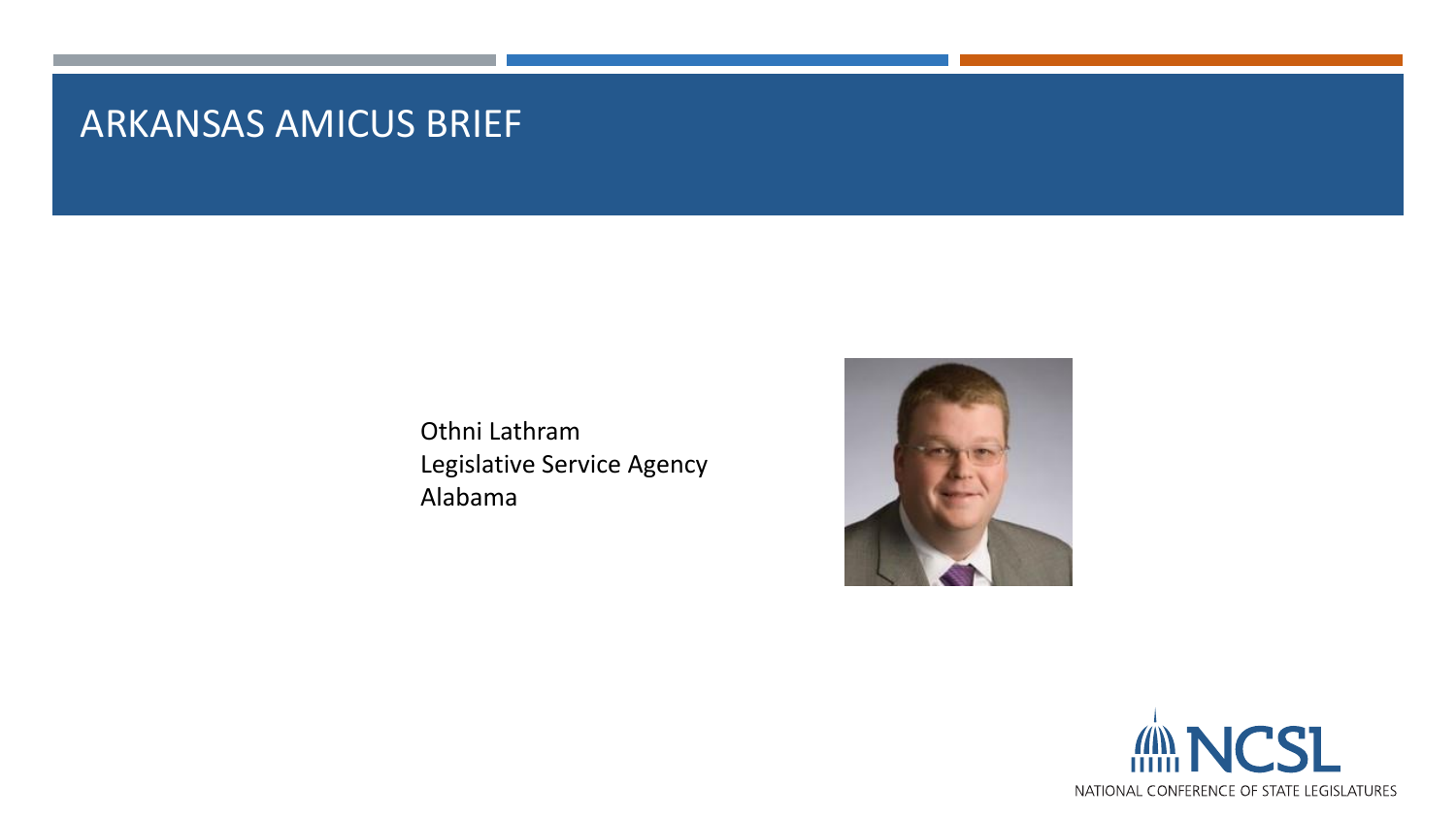#### ARKANSAS AMICUS BRIEF

- **Joined by 13 States and the District of Columbia**
- **Arguments Advanced** 
	- **Annotations are copyrightable**
	- Affirming the decision below would up-end States' code-production practices and deprive the public of a valuable research tool
		- Affirmance would likely invalidate every copyright in an official annotated state code
		- Copyrightability is vital for an enhanced public understanding of the law



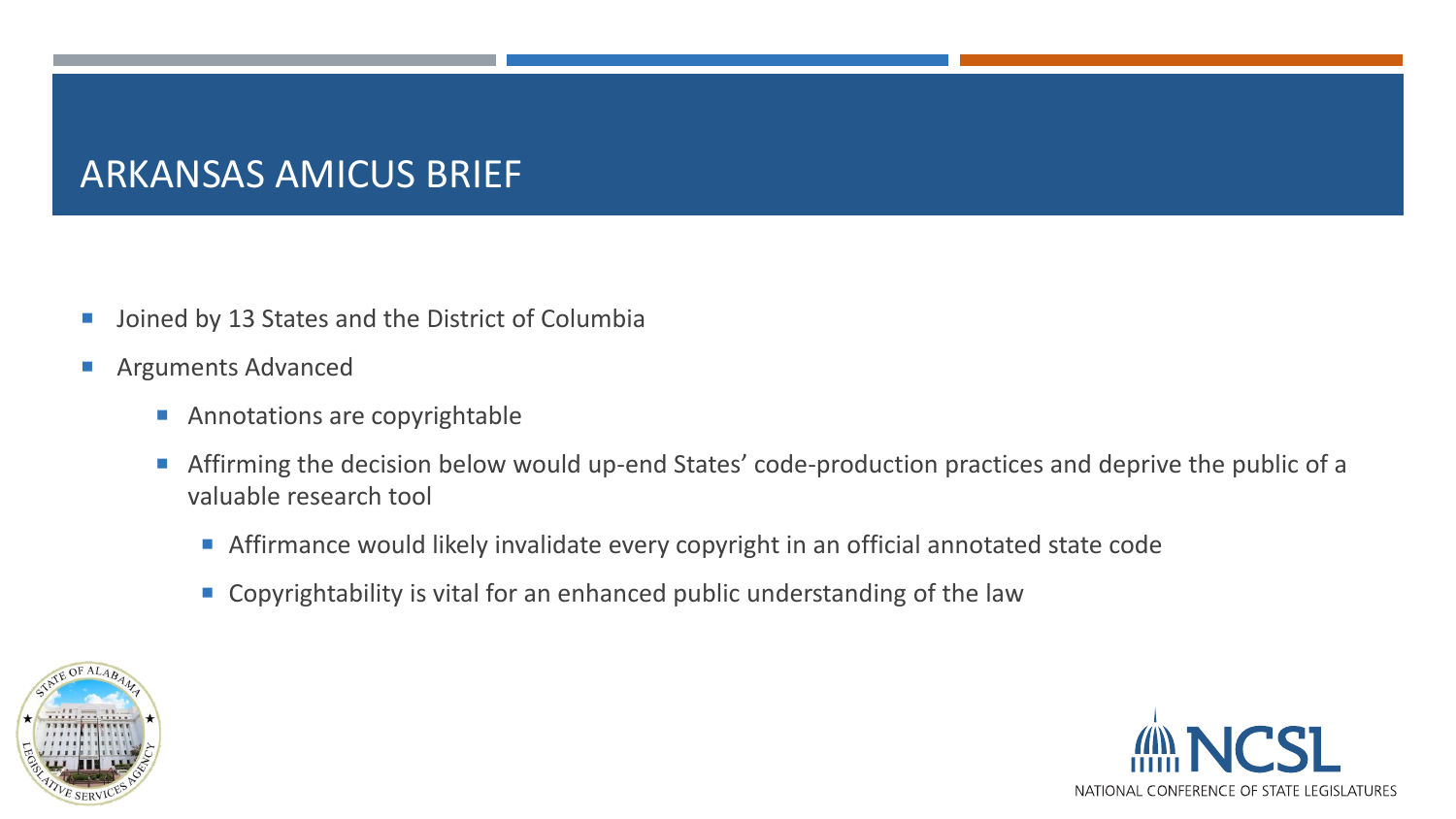#### BENEFITS OF OFFICIAL CODE CONTRACTS

- Additional editorial review of acts during codification process
- Increased availability of legal research tools
	- Online access for legislative employees
	- Online access for legislators
- **Decreased pricing for governmental purchases of the Code** 
	- Allows for greater distribution to public officials and employees
	- Allows for greater distribution to points of public access
- Credits for product supplements and updates



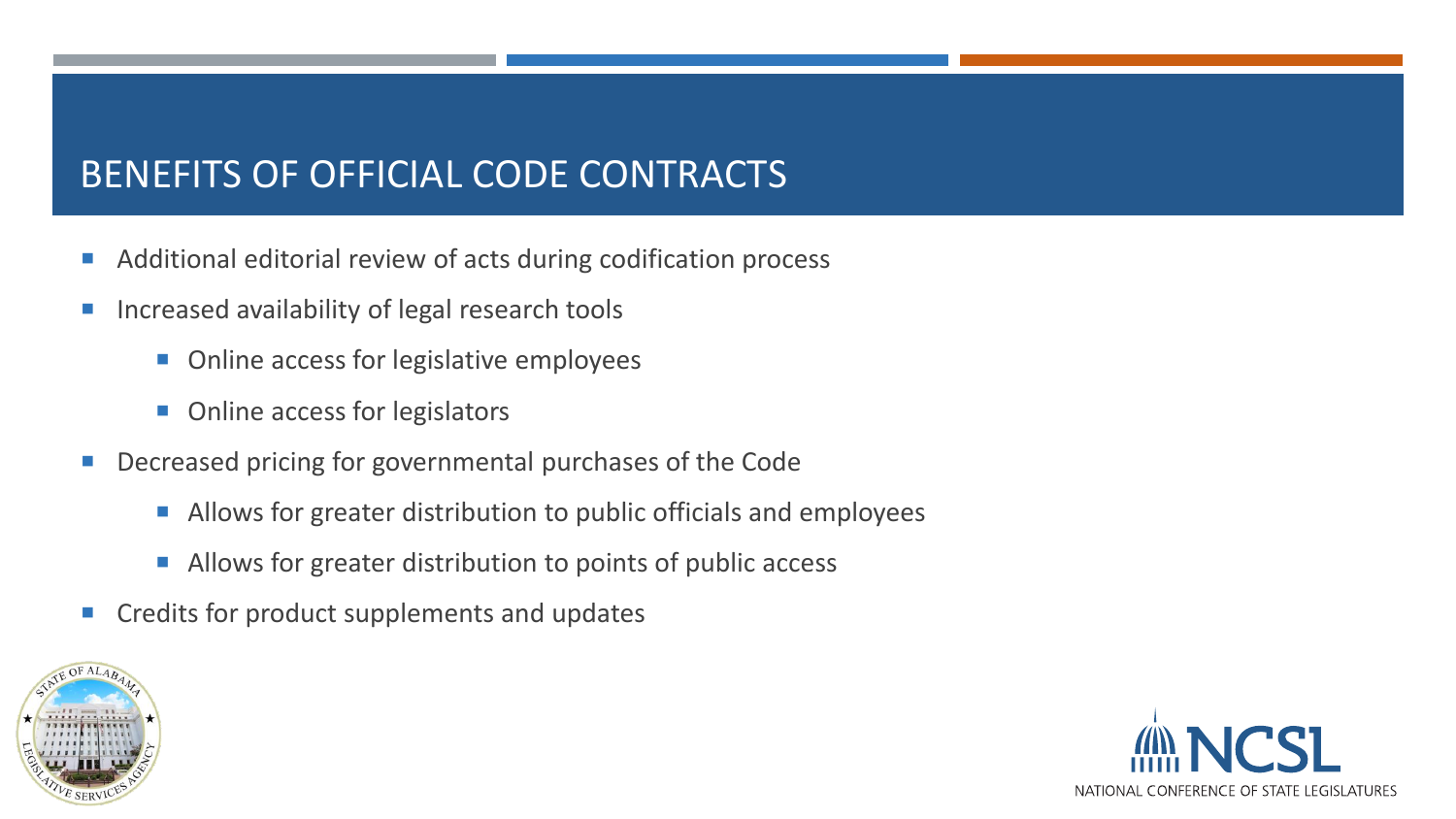#### MINNESOTA LEGISLATURE'S PERSPECTIVE

Evan Powell Office of the Revisor of Statutes Minnesota



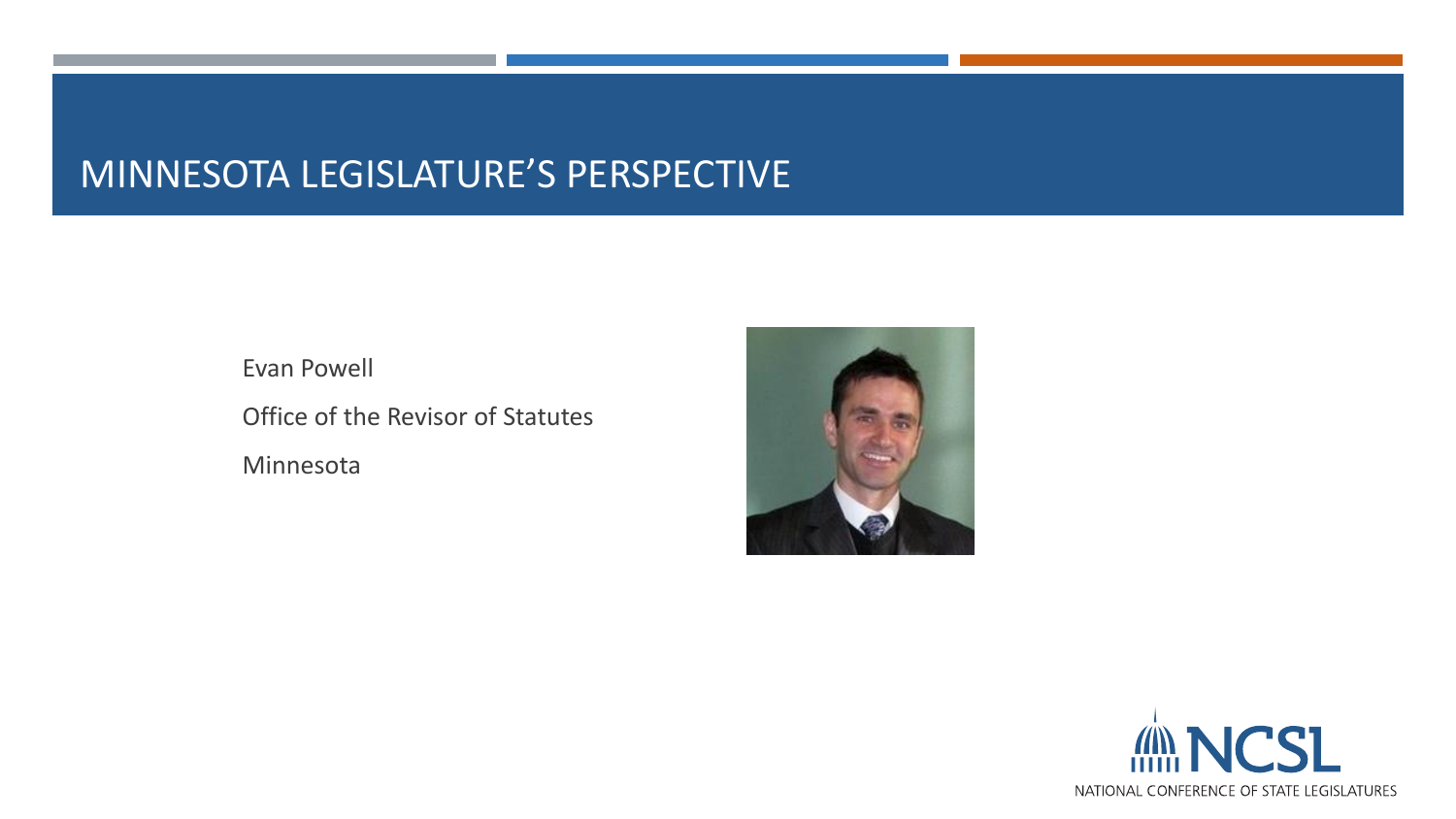#### COPYRIGHT FOR STATE CODES NOT DIRECTLY IMPLICATED IN THE CASE: STATUTORY CODE COMPLIATION IN MINNESOTA

### **How does code compilation work in Minnesota compared to Georgia and other states?**

- The Minnesota Revisor's Office is *directed by law to compile and publish* Minnesota Statutes.
- Statutes publication *includes editorial materials that do not have the force of law*.
- Our office *submits for federal copyright*.

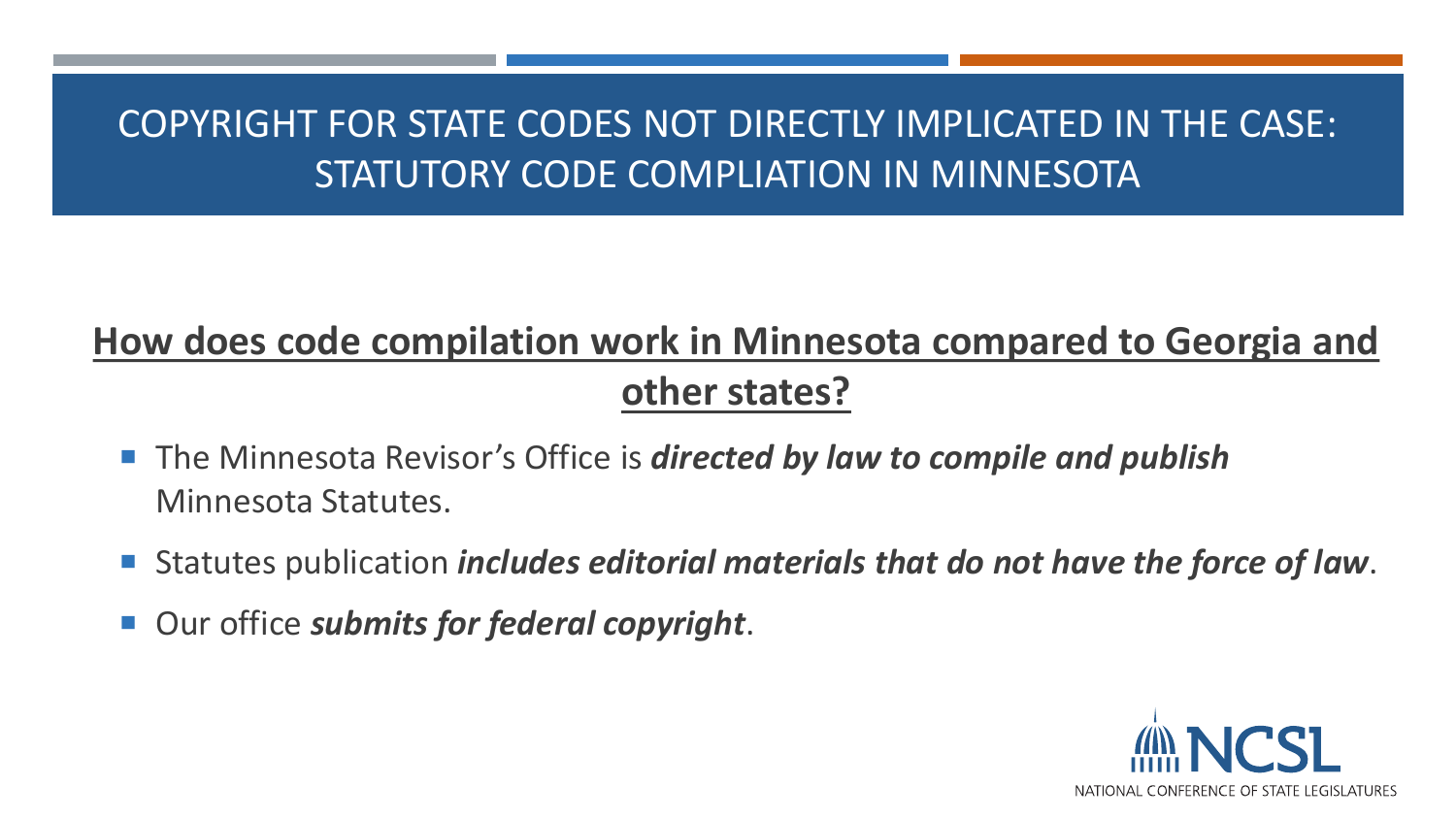#### COPYRIGHT FOR STATE CODES NOT DIRECTLY IMPLICATED IN THE CASE: THE EFFECT OF DIFFERENT POSSIBLE OPINIONS

#### **Considerations in filing an amicus brief?**

- **Scope of the opinion** narrow vs. broad and sweeping
- **Procedural and practical differences** both in code compilation and legislative practice
- *Legal distinctions* identify how Minnesota's publication could be distinguishable based on the 11<sup>th</sup> Circuit opinion framework or prior precedent:
	- *Authorship*
	- *Authoritativeness*
	- *Process*

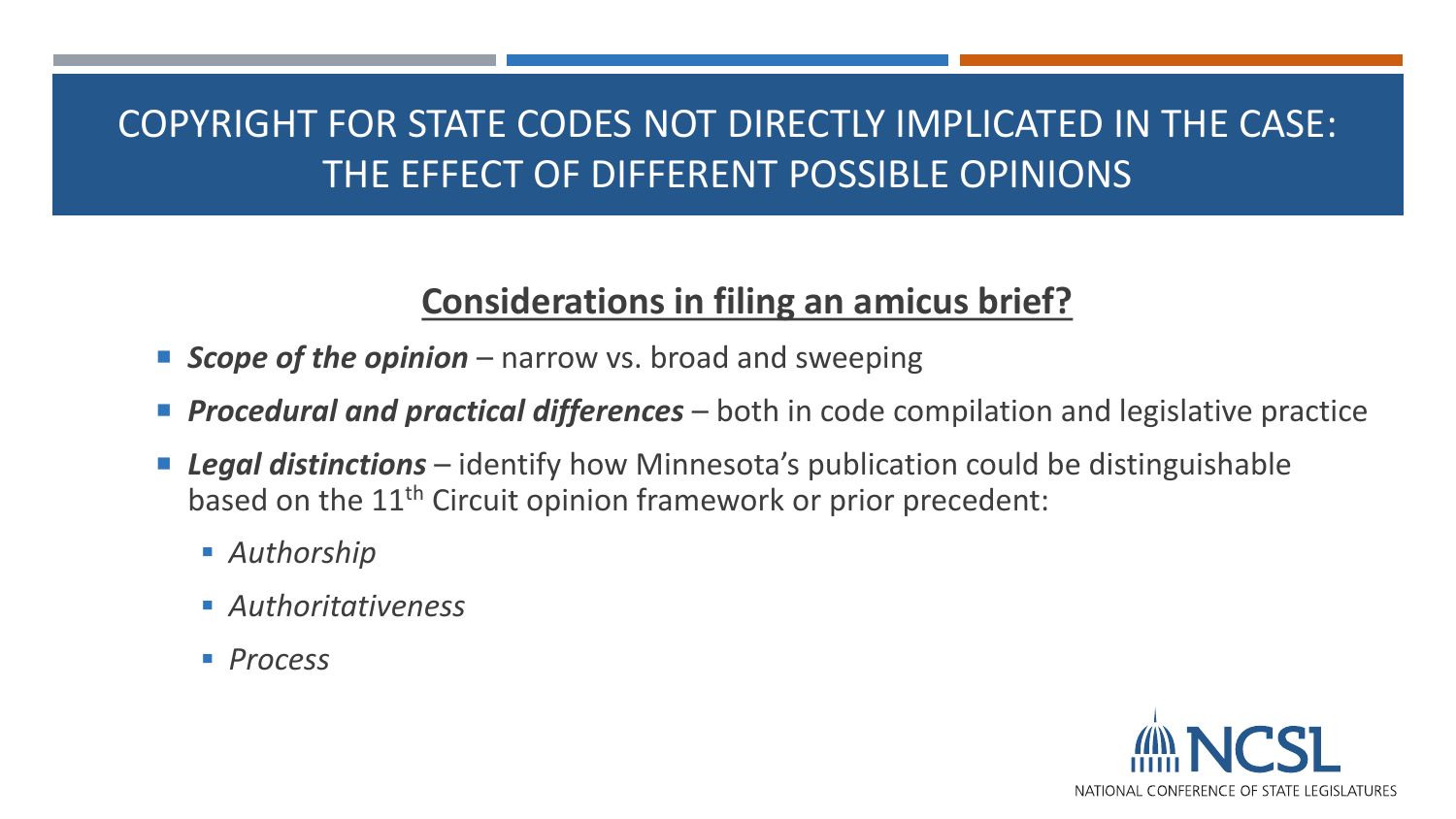#### COPYRIGHT FOR STATE CODES NOT DIRECTLY IMPLICATED IN THE CASE: PUBLICATION PRACTICES AND COPYRIGHT IN MINNESOTA

### **What editorial materials are created for Minnesota Statutes?**

#### **What materials might be subject to copyright?**

- Editorial notes for clear constitutional issues and unique effective dates
- Legislative history
- **Tables**
- **Indexes**
- User's guide and additional front matter
- Indication of most recent publication to find repealed law
- Headnotes, first grade headers, chapter tables of contents and other guiding/organizational information

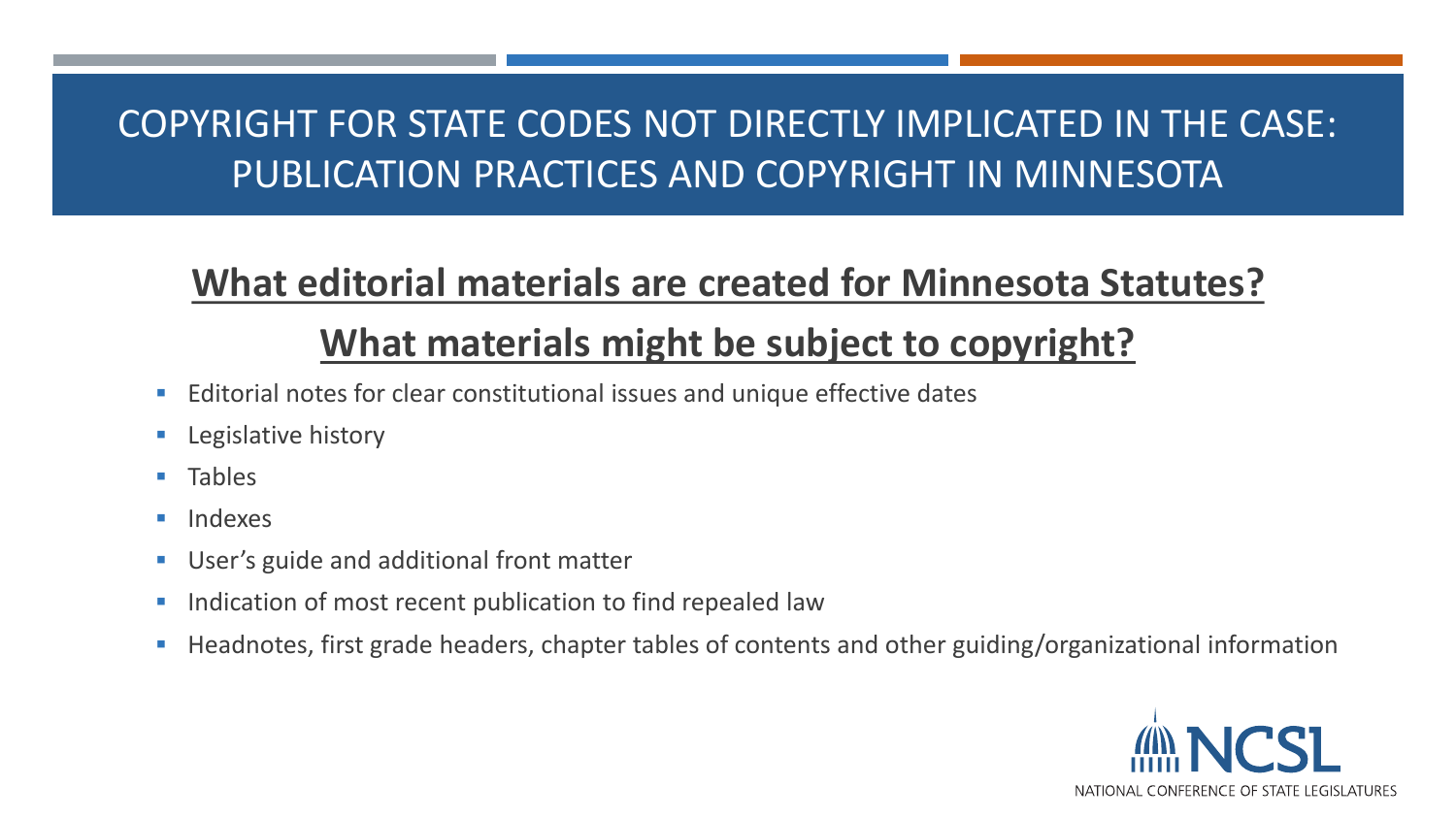#### COPYRIGHT FOR STATE CODES NOT DIRECTLY IMPLICATED IN THE CASE: PUBLICATION PRACTICES AND COPYRIGHT IN MINNESOTA

#### **What concerns exist outside the framework of the 11th Circuit opinion?**

- Thinking deeper about the justifications for the government edicts doctrine led us to concerns about clear *access to the law*:
	- Defending copyright protection can protect the status quo of  $(1)$  providing a product that exceeds due process notice and (2) striving to enhance access to and transparency of the law
	- $\rightarrow$  supports the integrity of the law
	- Without protection, it may be less clear to the public what is an official and correct publication of the law.

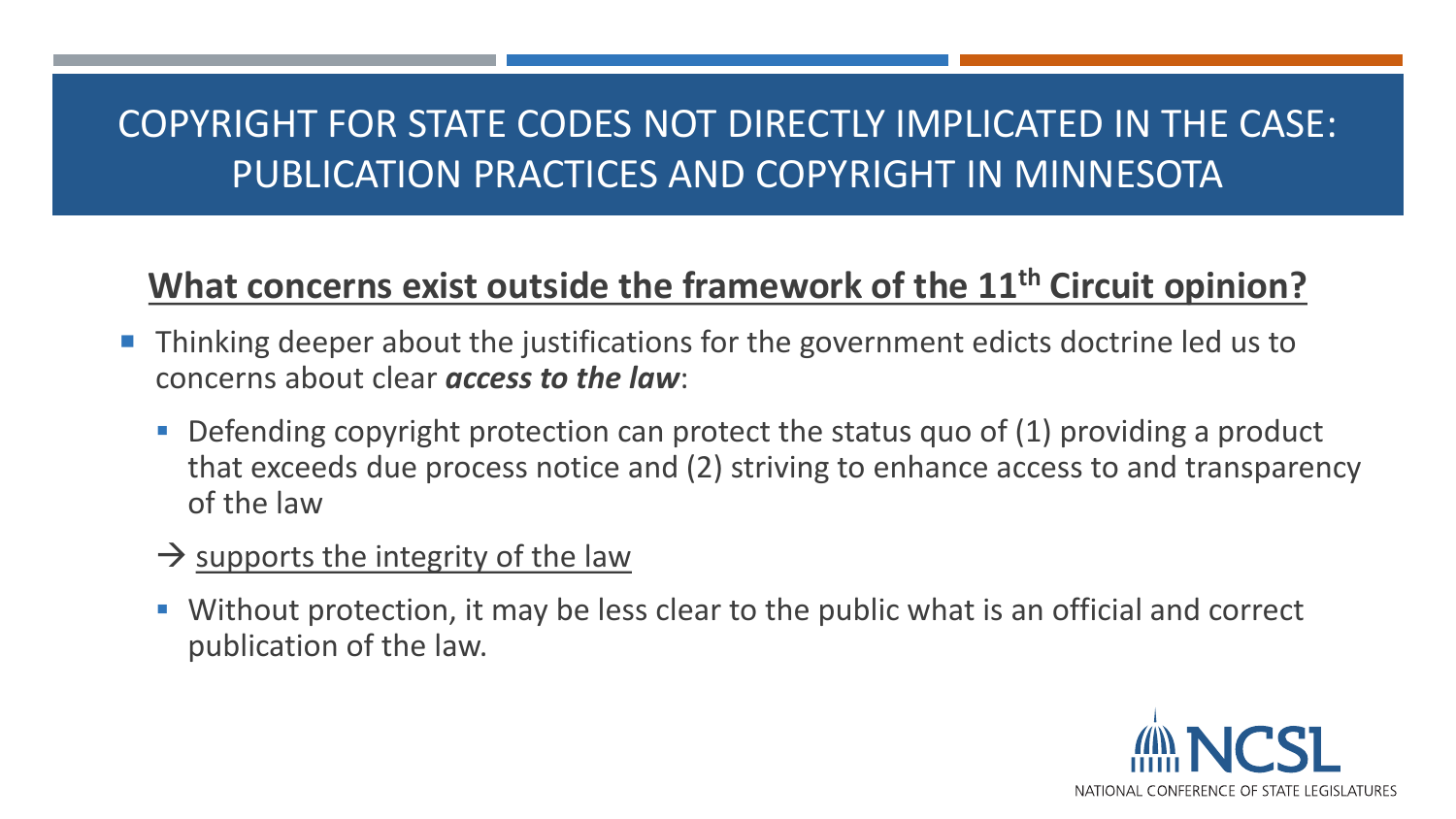#### COPYRIGHT FOR STATE CODES NOT DIRECTLY IMPLICATED IN THE CASE: THE FUTURE OF PUBLICATION AND COPYRIGHT FOR STATUTORY CODES

#### **What work are we undertaking?**

- Form a better understanding of *history and current practices* view our publication in light of copyright developments
- Create *internal legal research documents* inform the legislature's decisionmaking on statutory code publication processes
- Document *practical concerns* plan our work for now and the future

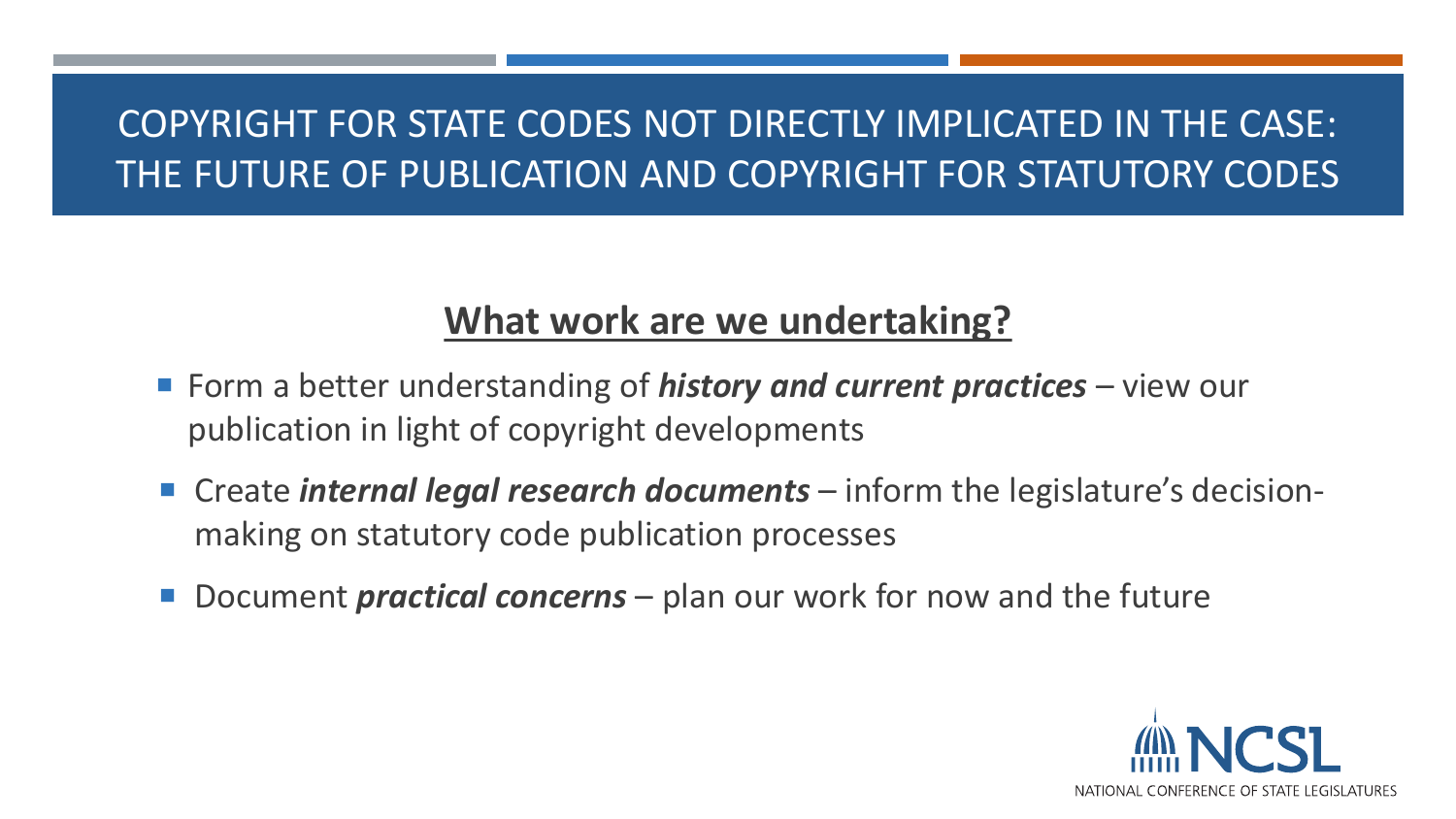#### READ THE PROCEEDINGS AND ORDERS

■ <https://www.scotusblog.com/case-files/cases/georgia-v-public-resource-org-inc/>